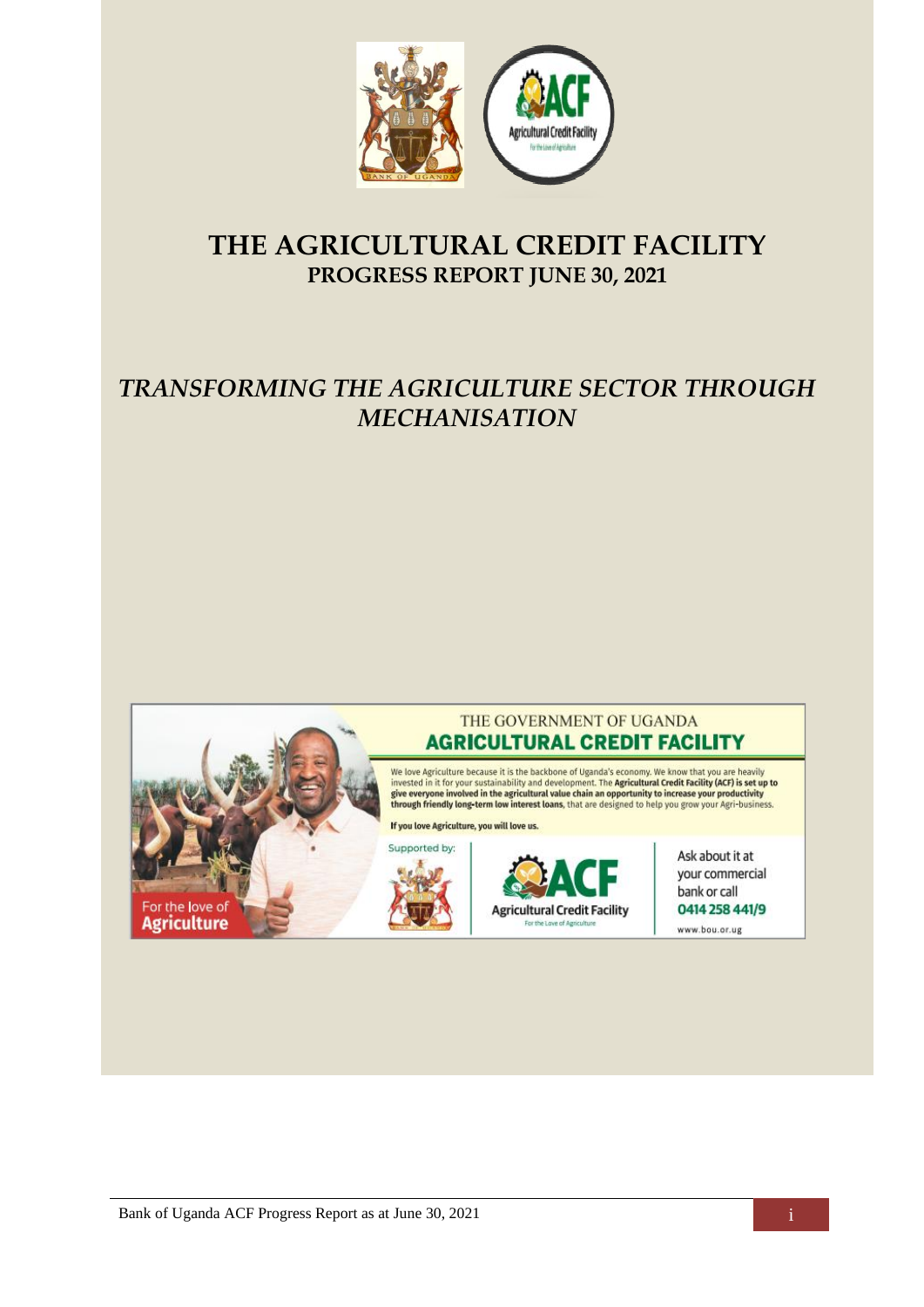## <span id="page-1-0"></span>**Table of Contents**

| $\mathbf{1}$   |                                                                                            |  |
|----------------|--------------------------------------------------------------------------------------------|--|
| 2              |                                                                                            |  |
| 3              |                                                                                            |  |
| $\overline{4}$ |                                                                                            |  |
| 5              |                                                                                            |  |
| 6              |                                                                                            |  |
| 7              |                                                                                            |  |
| 8              | ACF Contributing to the transformation of the Agricultural sector through mechanization 12 |  |
| 9              |                                                                                            |  |
| 10             |                                                                                            |  |
| 11             |                                                                                            |  |
| 12             |                                                                                            |  |
| 13             |                                                                                            |  |
|                | Appendix 1                                                                                 |  |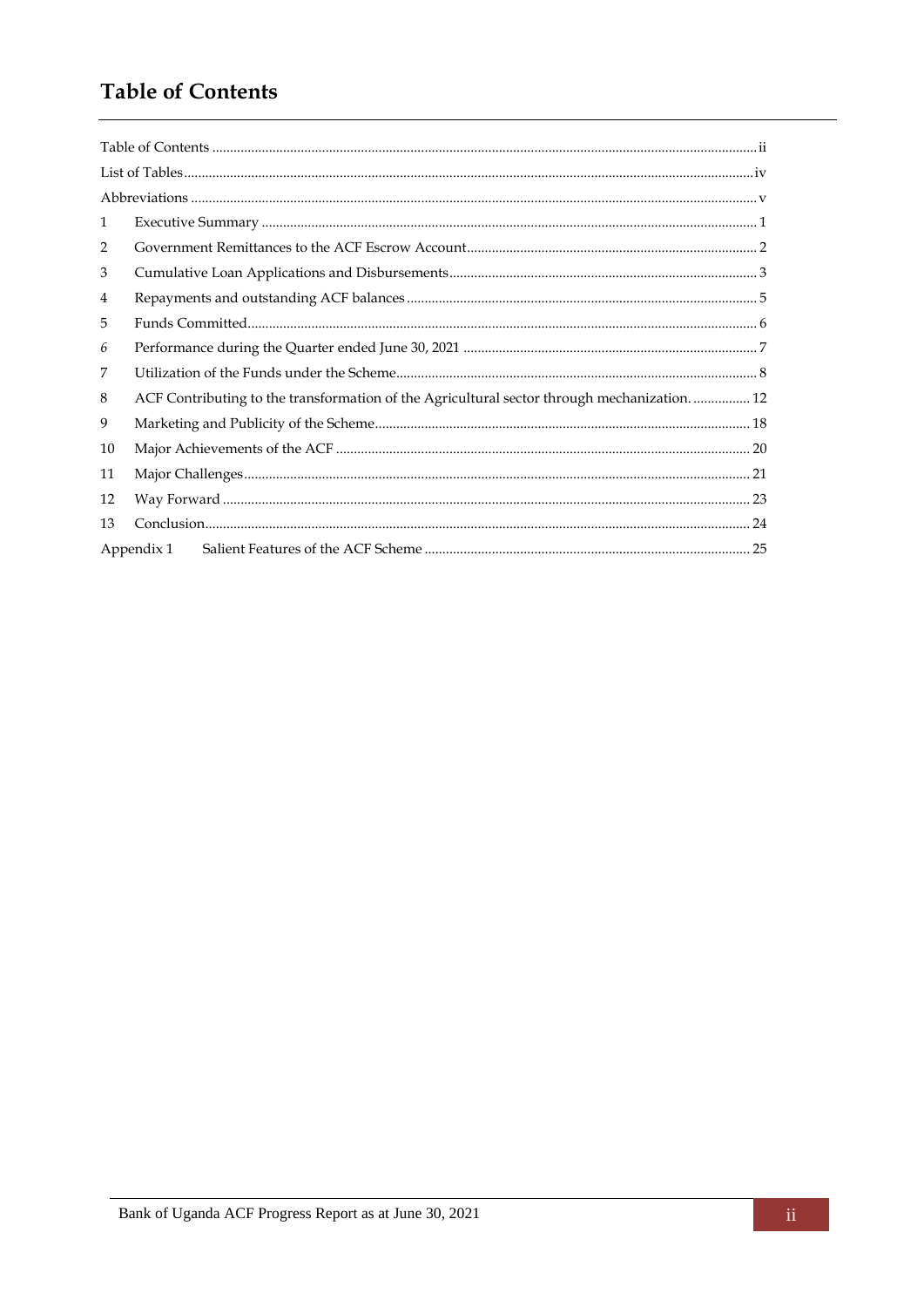List of Figures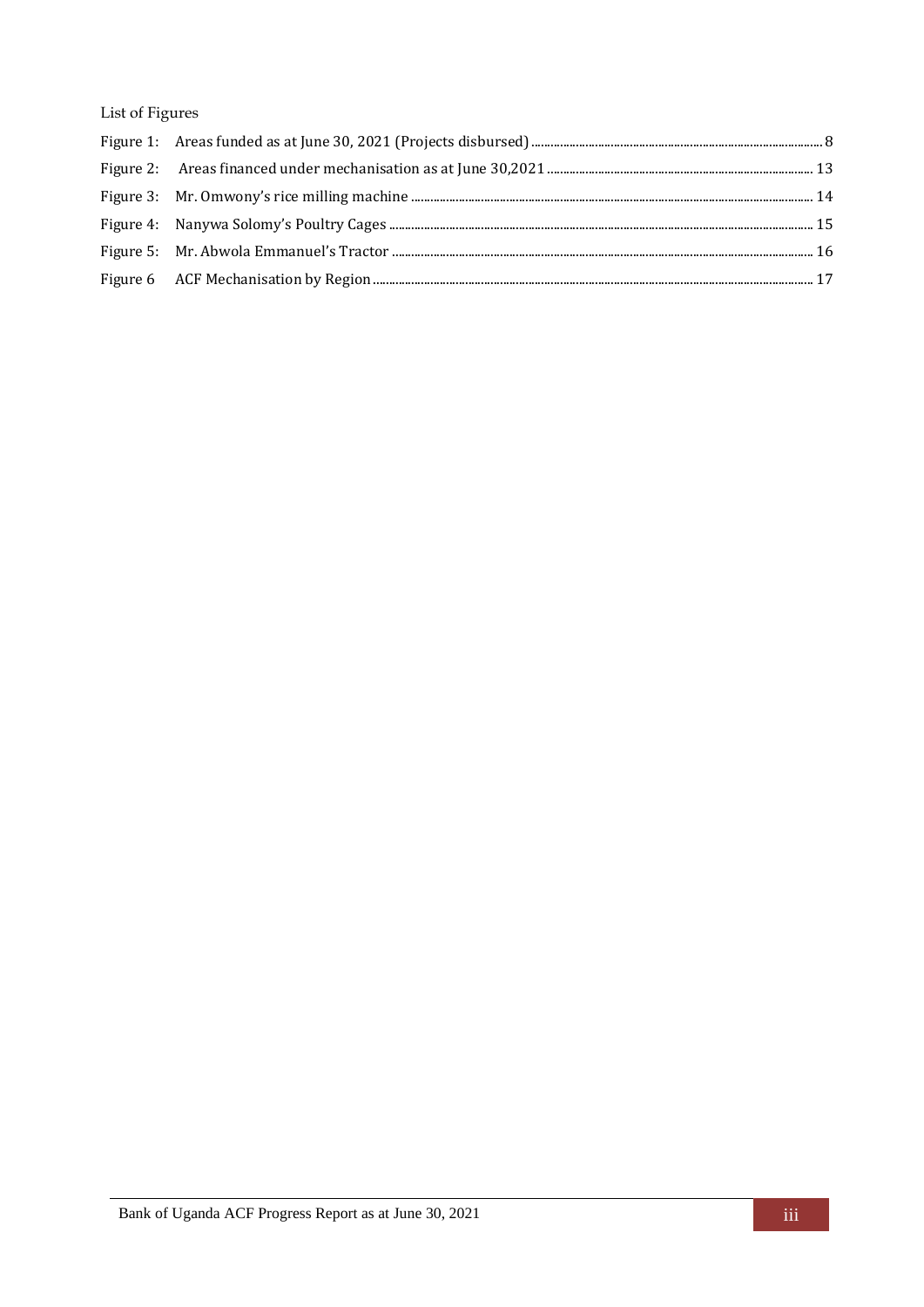# <span id="page-3-0"></span>**List of Tables**

| Table 1:  |                                                                                                 |
|-----------|-------------------------------------------------------------------------------------------------|
|           |                                                                                                 |
| Table 3:  |                                                                                                 |
| Table 4:  | Cumulative PFI Disbursements, repayments and outstanding balances per PFI as at June 31, 2021.5 |
| Table 5:  |                                                                                                 |
| Table 6:  |                                                                                                 |
| Table 7:  | ACF Portfolio grouped by funded activities (Projects disbursed by end of June 30, 2021)  8      |
| Table 8:  |                                                                                                 |
| Table 9:  |                                                                                                 |
| Table 10: |                                                                                                 |
| Table 11: |                                                                                                 |
| Table 12: |                                                                                                 |
| Table 13: |                                                                                                 |
| Table 14  |                                                                                                 |
|           |                                                                                                 |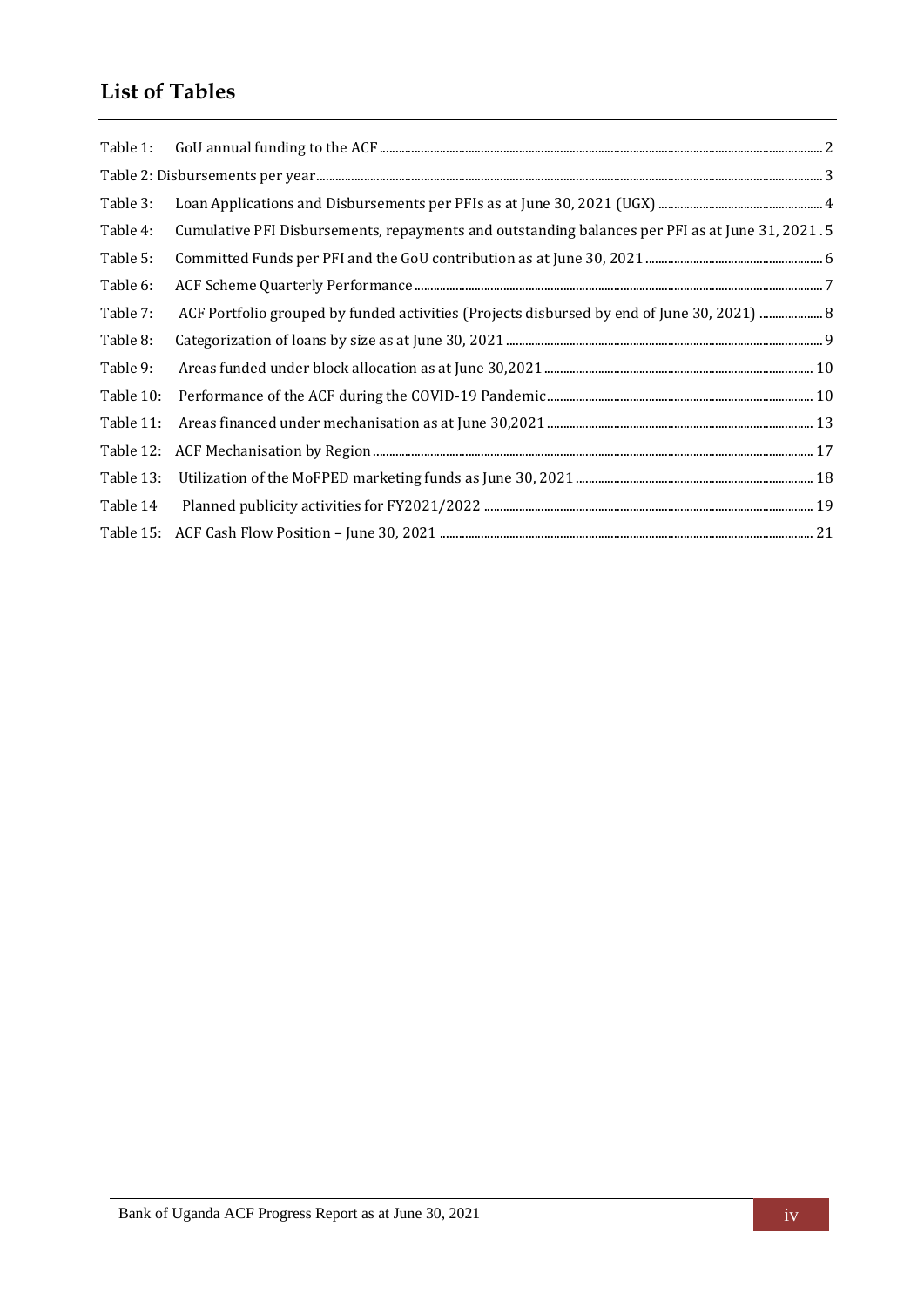# <span id="page-4-0"></span>**Abbreviations**

| ACF         | <b>Agricultural Credit Facility</b>                            |
|-------------|----------------------------------------------------------------|
| BOU         | Bank of Uganda                                                 |
| BMAU        | Budget Monitoring and Accountability Unit [BMAU] of the MoFPED |
| CAGR        | Compound Annual Growth Rate                                    |
| CIs         | Credit Institutions                                            |
| FIA         | Financial Institutions Act 2004, Amendments and Regulations    |
| GIZ         | Gesellschaft fur Internationale Zusammenarbeit                 |
| GoU         | Government of Uganda                                           |
| <b>GTB</b>  | Global Trust Bank Limited (Closed)                             |
| IAS         | <b>Impact Assessment Study</b>                                 |
| MAAIF       | Ministry of Agriculture, Animal Industries and Fisheries       |
| <b>MDIs</b> | Micro Deposit-Taking Institutions                              |
| MDAs        | Ministries Departments and Agencies                            |
| MoA         | Memorandum of Agreement                                        |
| MoU         | Memorandum of Understanding                                    |
| MoFPED      | Ministry of Finance Planning and Economic Development          |
| NGO         | Non-Governmental Organization                                  |
| NOMAD       | NOMAD Advertising Ltd.                                         |
| OWC         | <b>Operation Wealth Creation</b>                               |
| PFIs        | Participating Financial Institutions                           |
| PFMA        | Public Finance Management Act                                  |
| PPP         | Public Private Partnership                                     |
| SME         | Small and Medium Enterprises                                   |
| TWC         | <b>Technical Working Committee</b>                             |
| ToR         | Terms of Reference                                             |
| TV          | Television                                                     |
| UAA         | Uganda Agribusiness Alliance                                   |
| UGX         | Uganda Shillings                                               |
| USSIA       | Uganda Small Scale Industries Association                      |
| VoU         | Visionaries of Uganda                                          |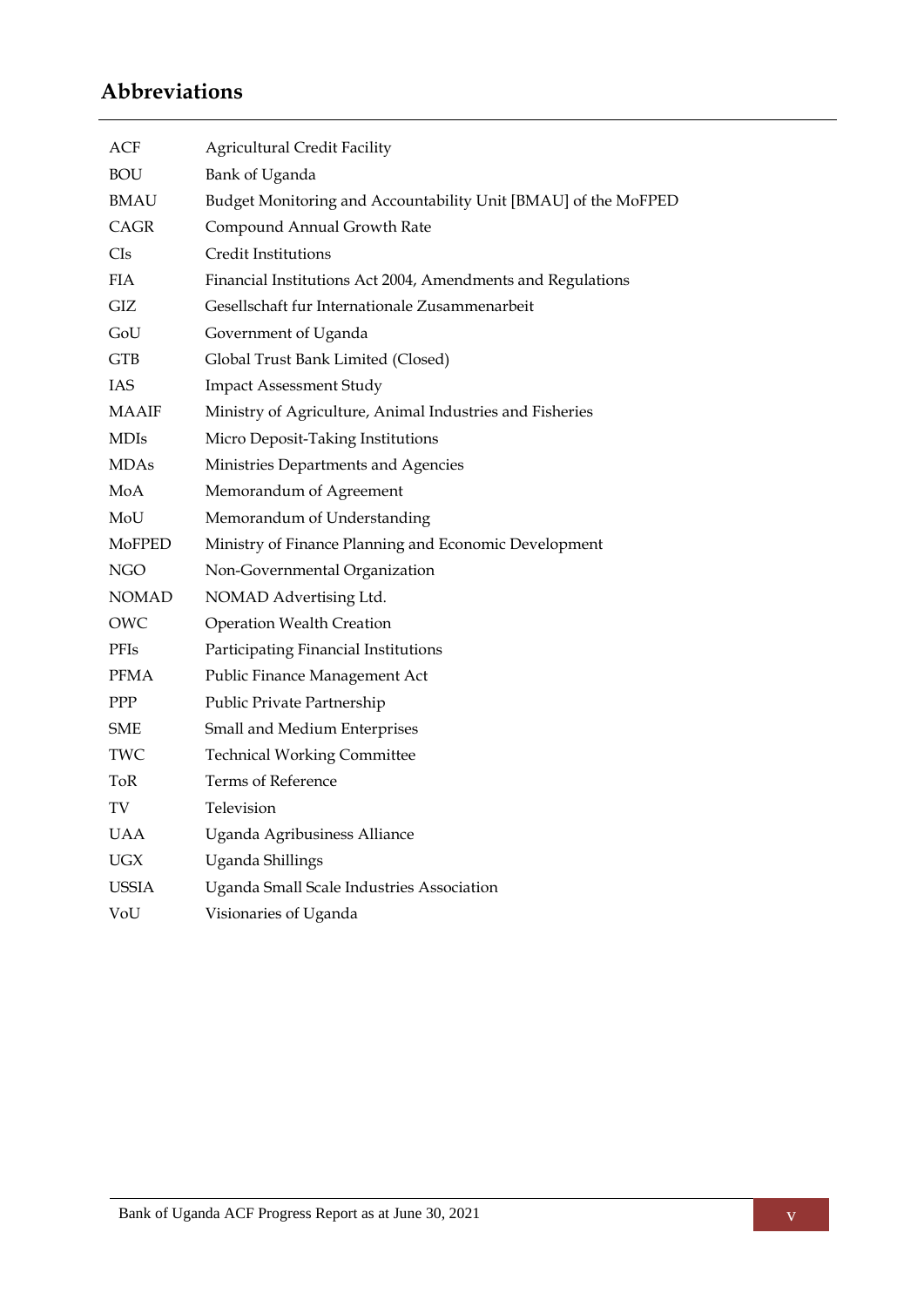## <span id="page-5-0"></span>**1 Executive Summary**

Agriculture continues to play a vital role in Uganda's economy and has over the years determined the pace and direction of the country's overall economic growth. About 70 percent of Uganda's population is engaged in agriculture and in addition to being a source of food security, the sector contributes 24 percent to the national Gross Domestic Product and 34 percent of the export earnings (UBOS 2019/2020). Despite the sector's significant role, it is constrained by several factors that include inadequate infrastructure, volatility of weather patterns, access to finance, among others. To unlock the challenge of access to affordable credit by farmers, the Government of Uganda (GoU) established the Agricultural Credit Facility (ACF) in the year 2009 as a risksharing facility with the main objective of supporting commercialisation and modernisation of the agricultural sector.

The ACF continues to facilitate access to finance by the smallholder farmers with 61 percent of the funded projects under the scheme, comprising of micro, small and medium-sized enterprises (MSMEs), which constitute the majority of the agriculture sector in Uganda.

The report for the period ended June 30, 2021 adopted the theme "transforming the agriculture sector through mechanization". Mechanisation facilitates commercialisation of agriculture through transforming subsistence farming to commercial agriculture leading to increased production and productivity. Funding totalling **UGX 102.8 billion** has been extended towards mechanisation constituting **16.6 percent** of total financing under the ACF. Farm machinery and equipment financed include; Tractors and implements, irrigation equipment, feed mills, seed planters, green house facilities among others.

The total loan book under the scheme grew by UGX 30.56 billion from UGX 589.48 billion in March 31, 2021 to UGX 620.04 billion as at June 30, 2021, extended to 1,194 eligible projects.

A cumulative total of UGX 163.27 billion was repaid by the PFIs in respect of the loan instalments due as at June 30, 2021. This represents 51.87 percent of the GoU contribution refinanced to the PFIs. The recoveries have helped to bridge the funding gap by enhancing the capital for on-lending.

The repayment rate under the ACF has been impressive with continuous recovery of the outstanding loans by the PFIs. Out of the total GoU contribution amounting to UGX 314.79 billion refinanced to the PFIs, the non-performing loans were UGX 5.5 billion with a non-performing asset (NPA) ratio of 1.8 percent compared to the overall ratio of **5.4 percent** for the commercial banks as at June 30, 2021.

The increasing demand for the ACF loans is reflected in the pipeline (loan applications under review) at BoU amounting to UGX 90.14 billion with the corresponding GoU contribution of UGX 46.51 billion. As at June 30,2021 the facility had a fund balance of UGX 25.49 billion and if the pipeline applications are to be approved, there will be a funding deficit of UGX 21.12 billion.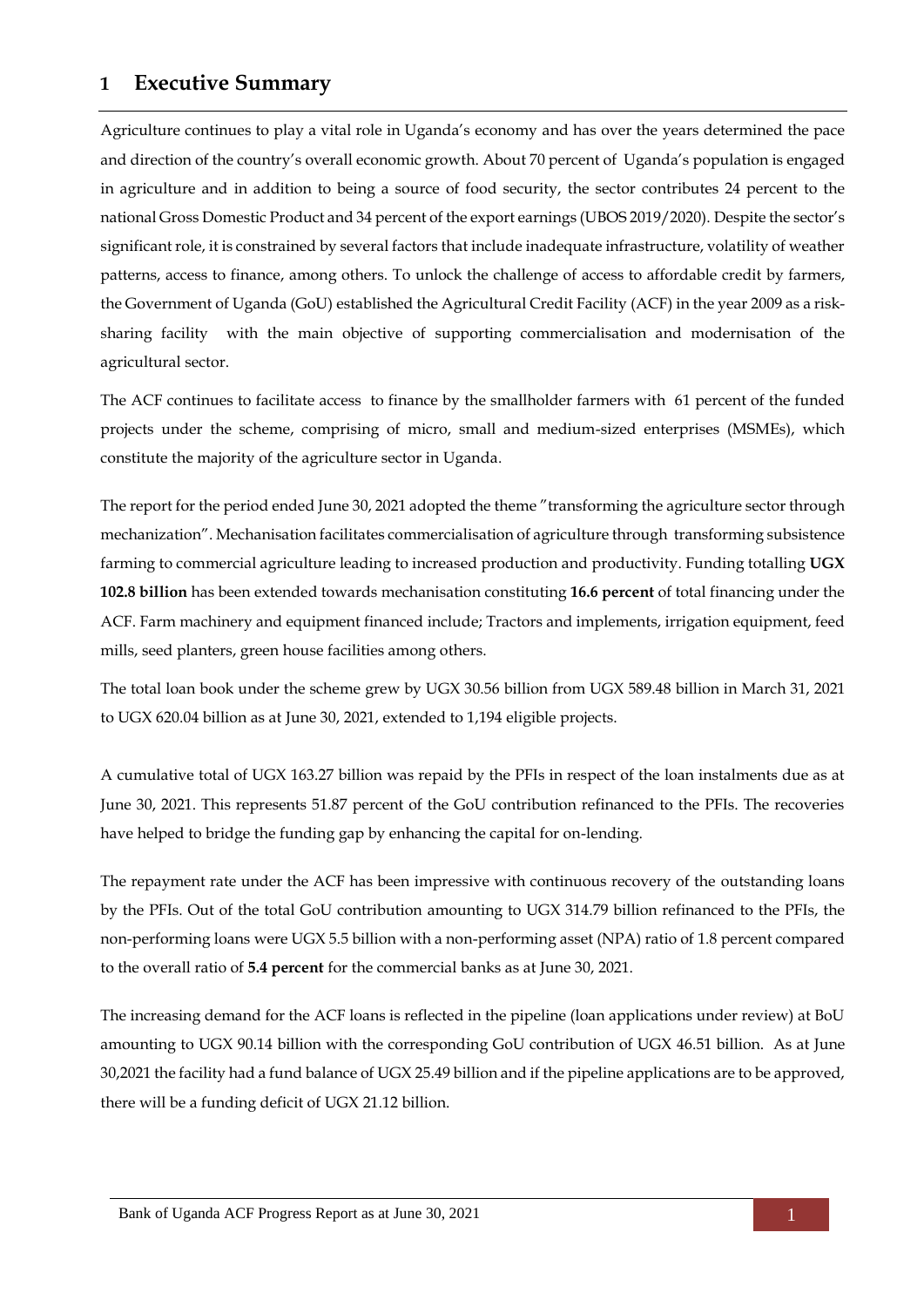<span id="page-6-0"></span>Since its inception, GoU has remitted **UGX 188.78 billion** to the ACF to cover disbursements and PFIs have matched the GoU contribution in line wth the MoA (2018). The commercial banks and UDBL contribute 50 percent to each loan on-lent to a farmer or an agro-processor while credit institutions and micro deposittaking institutions contribute 30 percent of the loan value. The remittances from Government include **UGX 1.80 billion** advanced to cater for ACF marketing activities. [Table 1](#page-6-1) below highlights a breakdown of the GoU remittances to BoU as at June 30, 2021.

| <b>FINANCIAL YEAR</b> | <b>AMOUNT</b><br><b>REMITTED TO BOU</b><br><b>ESCROW A/C</b> | <b>Transfer to ACF</b><br>Capital A/C | <b>Transfer to Operations</b><br>A/C<br>(for ACF Publicity) | <b>BALANCE ON</b><br><b>ESCROW A/C</b> |
|-----------------------|--------------------------------------------------------------|---------------------------------------|-------------------------------------------------------------|----------------------------------------|
| 2009/2010             | 20,599,434,400                                               | 20,599,434,400                        | $\theta$                                                    | $\overline{0}$                         |
| 2010/2011             | 19,964,478,648                                               | 7,905,978,648                         | $\theta$                                                    | 12,058,500,000                         |
| 2011/2012             | 7,500,000,000                                                | 19,558,500,000                        | $\boldsymbol{0}$                                            | $\theta$                               |
| 2012/2013             | 15,000,000,000                                               | 15,000,000,000                        | $\Omega$                                                    | $\mathbf{0}$                           |
| 2013/2014             | 30,000,000,000                                               | $\theta$                              | $\mathbf{0}$                                                | 30,000,000,000                         |
| 2014/2015             | 26,000,000,000                                               | 30,000,000,000                        | $\boldsymbol{0}$                                            | 26,000,000,000                         |
| 2015/2016             | 50,586,800                                                   | $\boldsymbol{0}$                      | 50,586,800                                                  | 26,000,000,000                         |
| 2016/2017             | 22,000,000,000                                               | $\boldsymbol{0}$                      | $\theta$                                                    | 48,000,000,000                         |
| 2017/2018             | 600,000,000                                                  | 26,050,000,000                        | 600,000,000                                                 | 21,950,000,000                         |
| 2018/2019             | 400,000,000                                                  | $\theta$                              |                                                             | 22,350,000,000                         |
| 2019/2020             | 600,000,000                                                  | 21,950,000,000                        | 550,000,000                                                 | 450,000,000                            |
| 2020/2021             | 47,863,451,700                                               | 47,713,451,700                        | 600,000,000                                                 | $\boldsymbol{0}$                       |
| <b>TOTAL</b>          | 190,577,951,548                                              | 188,777,364,748                       | 1,800,586,800                                               | $\bf{0}$                               |

<span id="page-6-1"></span>Table 1: GoU annual funding to the ACF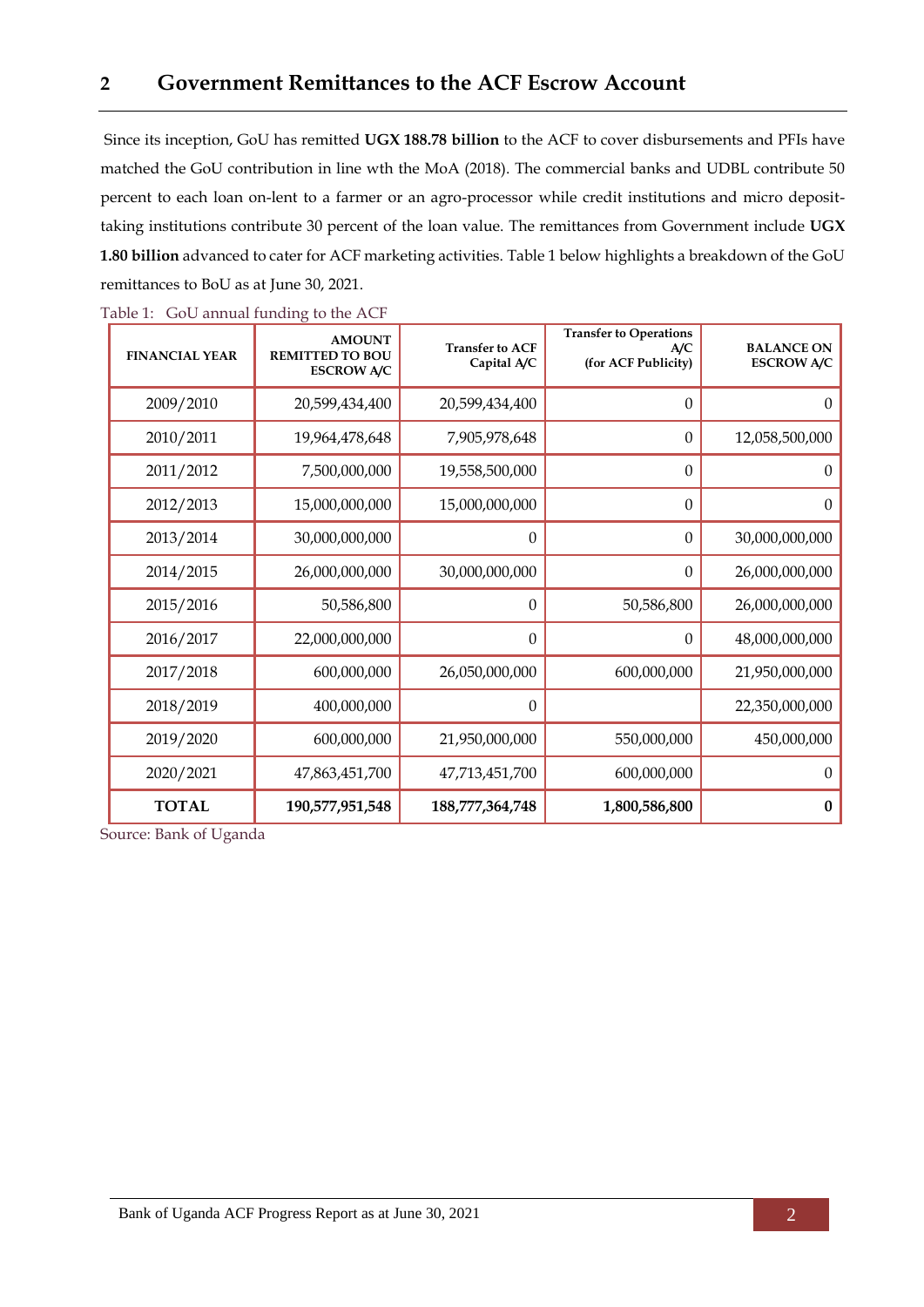<span id="page-7-0"></span>BoU has received cumulative loan applications totalling 1,463 with a total loan value of UGX **987.82 billion.** Disbursements have also progressively increased since inception from UGX 21.02 billion to 38 beneficiaries when the scheme's operations started in 2010 to UGX 620.04 billion disbursed to 1,194 beneficiaries (including 314 beneficiaries under block allocation). The cumulative GoU contribution accounts for UGX 314.79 billion. [Table 2](#page-7-1) and [Table 3](#page-8-0) below show disbursements since inception as well as a detailed breakdown of both loan applications and disbursements per PFI as at June 30, 2021.

| <b>YEAR</b> | <b>TOTAL LOANS DISBURSED(GOU+PFI)</b> | <b>GOU CONTRIBUTION</b> |
|-------------|---------------------------------------|-------------------------|
| 2012        | 86, 345, 018, 933                     | 41,881,471,047          |
| 2013        | 118,532,643,425                       | 57,975,283,293          |
| 2014        | 150, 154, 554, 535                    | 73,786,238,848          |
| 2015        | 179,021,755,565                       | 88,219,839,363          |
| 2016        | 208,421,339,003                       | 102,919,631,082         |
| 2017        | 236,616,898,747                       | 117,385,592,954         |
| 2018        | 268,875,826,761                       | 134,794,556,961         |
| 2019        | 408,623,581,891                       | 207,031,690,525         |
| 2020        | 581,269,049,778                       | 294,963,824,469         |
| 2021        | 620,039,989,778                       | 314,793,294,469         |

<span id="page-7-1"></span>Table 2: Disbursements per year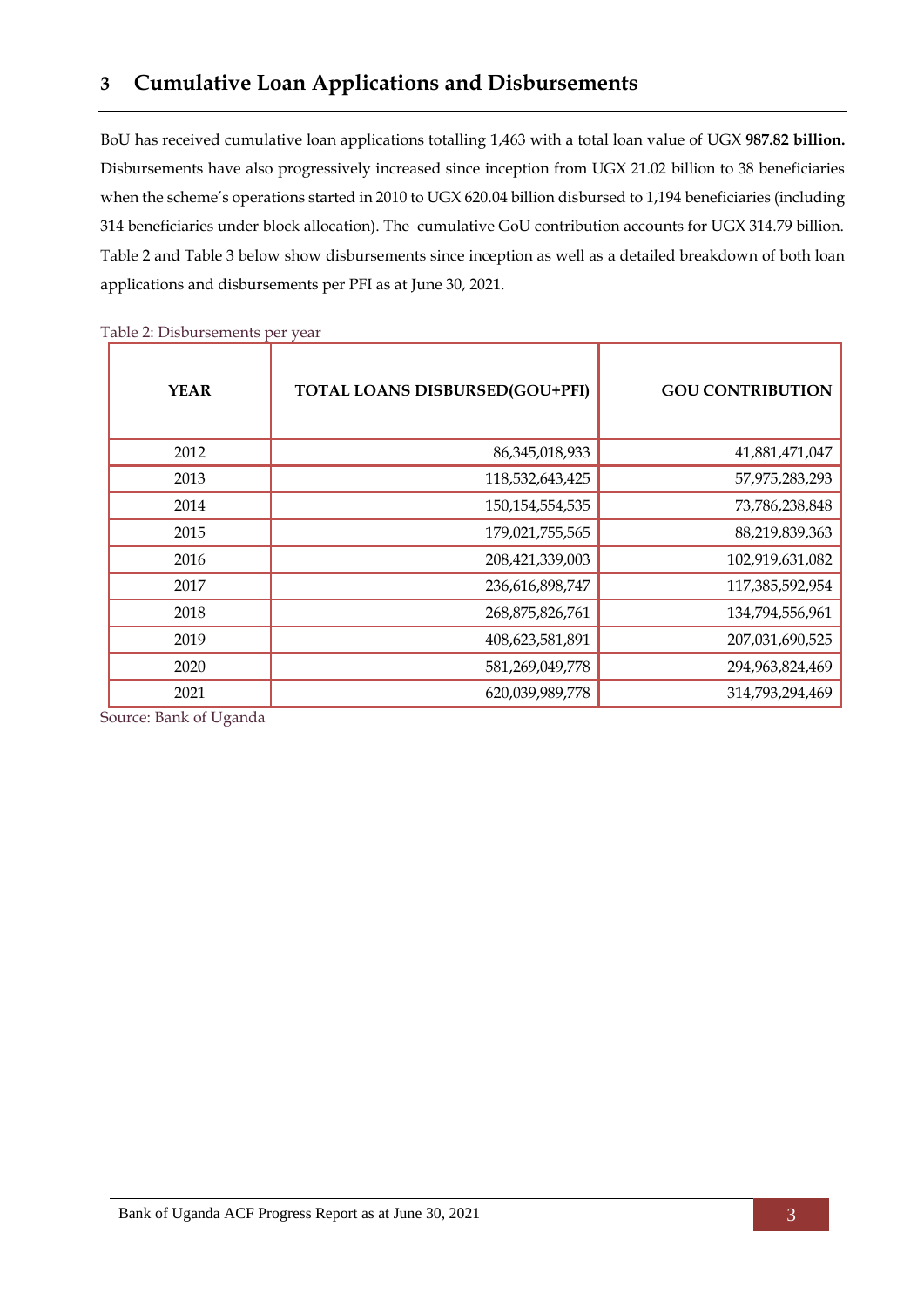| PFI            | NO OF<br><b>APPLICAT</b><br><b>IONS</b><br><b>RECEIVED</b> | Down Tip phentions and <i>Displacements</i><br><b>VALUE OF</b><br><b>LOAN</b><br><b>APPLICATIONS</b><br><b>AT BOU</b> | <b>NUMBER</b><br>OF<br><b>PROJECTS</b><br><b>DISBURSED</b> | <b>PERCENTA</b><br><b>GE NO. OF</b><br><b>PROJECTS</b><br><b>DISBURSED</b> | <b>TOTAL</b><br><b>DISBURSEMEN</b><br>т | PFI<br><b>CONTRIBUTION</b> | GOU<br><b>CONTRIBUTIO</b><br>N |
|----------------|------------------------------------------------------------|-----------------------------------------------------------------------------------------------------------------------|------------------------------------------------------------|----------------------------------------------------------------------------|-----------------------------------------|----------------------------|--------------------------------|
|                |                                                            | (UGX)                                                                                                                 | (UGX)                                                      | $\frac{0}{0}$                                                              | $\overline{(UGX)}$                      | (UGX)                      | (UGX)                          |
| PBU            | 469                                                        | 46,481,600,000                                                                                                        | 406                                                        | 34.0                                                                       | 37,431,143,234                          | 13,506,489,617             | 23,924,653,617                 |
| <b>DFCU</b>    | 253                                                        | 158, 175, 158, 752                                                                                                    | 240                                                        | 20.1                                                                       | 141,059,595,433                         | 70,818,868,821             | 70,240,726,612                 |
| <b>SBU</b>     | 171                                                        | 317,965,613,715                                                                                                       | 137                                                        | 11.5                                                                       | 185,050,359,557                         | 92,973,394,417             | 92,076,965,140                 |
| <b>EBU</b>     | 120                                                        | 63,970,426,760                                                                                                        | 74                                                         | 6.2                                                                        | 17,572,746,512                          | 8,786,373,256              | 8,786,373,256                  |
| <b>OBUL</b>    | 118                                                        | 14,284,649,600                                                                                                        | 98                                                         | 8.2                                                                        | 11,474,561,600                          | 4,962,024,800              | 6,512,536,800                  |
| <b>CERUDEB</b> | 86                                                         | 25,827,955,688                                                                                                        | 62                                                         | 5.2                                                                        | 21,735,030,480                          | 10,963,019,914             | 10,772,010,566                 |
| <b>UDBL</b>    | 56                                                         | 87,623,570,093                                                                                                        | 46                                                         | 3.9                                                                        | 71,776,941,033                          | 35,912,518,517             | 35,864,422,517                 |
| <b>HFB</b>     | 48                                                         | 17,791,844,223                                                                                                        | 42                                                         | 3.5                                                                        | 14,911,822,366                          | 7,455,911,183              | 7,455,911,183                  |
| <b>BOB</b>     | 35                                                         | 100,495,000,000                                                                                                       | 21                                                         | 1.8                                                                        | 59,921,016,446                          | 29,960,508,223             | 29,960,508,223                 |
| <b>BOA</b>     | 18                                                         | 15,900,000,000                                                                                                        | 13                                                         | 1.1                                                                        | 10,525,000,000                          | 5,262,500,000              | 5,262,500,000                  |
| Absa/BBU       | 14                                                         | 48,957,929,377                                                                                                        | 8                                                          | 0.7                                                                        | 10,455,233,114                          | 5,227,616,557              | 5,227,616,557                  |
| TBL            | 13                                                         | 23,940,000,000                                                                                                        | $\,8\,$                                                    | 0.7                                                                        | 17,200,000,000                          | 8,600,000,000              | 8,600,000,000                  |
| FTB            | 13                                                         | 2,866,000,000                                                                                                         | 10                                                         | 0.8                                                                        | 2,116,000,000                           | 1,058,000,000              | 1,058,000,000                  |
| Pride          | 11                                                         | 220,000,000                                                                                                           | 11                                                         | 0.9                                                                        | 220,000,000                             | 110,000,000                | 110,000,000                    |
| <b>KCB</b>     | 10                                                         | 11,380,540,000                                                                                                        | 6                                                          | 0.5                                                                        | 5,180,540,000                           | 2,673,770,000              | 2,506,770,000                  |
| <b>DTB</b>     | 8                                                          | 14,748,000,000                                                                                                        | 3                                                          | 0.3                                                                        | 3,300,000,000                           | 1,650,000,000              | 1,650,000,000                  |
| $CBL^*$        | 6                                                          | 19,565,000,000                                                                                                        | $\overline{2}$                                             | 0.2                                                                        | 2,080,000,000                           | 1,040,000,000              | 1,040,000,000                  |
| $GTB^*$        | 3                                                          | 175,000,000                                                                                                           | 1                                                          | 0.1                                                                        | 30,000,000                              | 15,000,000                 | 15,000,000                     |
| <b>MCB</b>     | 3                                                          | 1,140,000,000                                                                                                         | $\boldsymbol{0}$                                           | $\boldsymbol{0}$                                                           | $\boldsymbol{0}$                        | $\boldsymbol{0}$           | $\overline{0}$                 |
| OBL            | $\overline{2}$                                             | 5,500,000,000                                                                                                         | $\overline{2}$                                             | 0.2                                                                        | 2,600,000,000                           | 1,650,700,000              | 949,300,000                    |
| SCB            | $\overline{\mathbf{2}}$                                    | 5,000,000,000                                                                                                         | $\overline{2}$                                             | 0.2                                                                        | 5,000,000,000                           | 2,500,000,000              | 2,500,000,000                  |
| <b>TFB</b>     | 2                                                          | 400,000,000                                                                                                           | $\overline{2}$                                             | 0.2                                                                        | 400,000,000                             | 120,000,000                | 280,000,000                    |
| IBUL**         | 2                                                          | 5,410,000,000                                                                                                         | $\boldsymbol{0}$                                           | $\boldsymbol{0}$                                                           | $\boldsymbol{0}$                        | 0                          | $\overline{0}$                 |
| <b>TOTAL</b>   | 1,463                                                      | 987, 818, 288, 208                                                                                                    | 1,194                                                      | 100.0                                                                      | 620,039,989,775                         | 305,246,695,305            | 314,793,294,470                |

<span id="page-8-0"></span>Table 3: Loan Applications and Disbursements per PFIs as at June 30, 2021 (UGX)

Source: Bank of Uganda \*Defunct PFIs \*\*Changed name to Exim Bank (U) Limited \*\*\*Former Barclays Bank of Uganda Ltd.

From [Table 3](#page-8-0) above**,** out of UGX 987.82 billion worth of loan applications received at BoU, UGX 620.04 billion (62.77 percent) were financed as at June 30, 2021. Stanbic Bank (U) Ltd, DFCU Bank Ltd, Bank of Baroda (U) Ltd and UDBL continue to dominate utilisation in terms of loan value. This is due to the fact that the majority of their clientele are mainly medium to large scale borrowers engaged in large scale farming and agroprocessing. PostBank (U) Limited (PBU) had the highest number of beneficiaries under the scheme accounting for 34.0 percent of the total number of projects with a loan value of **UGX 37.4 billion.** These are basically MSMEs with small loan sizes including those that benefitted under the block allocation arrangement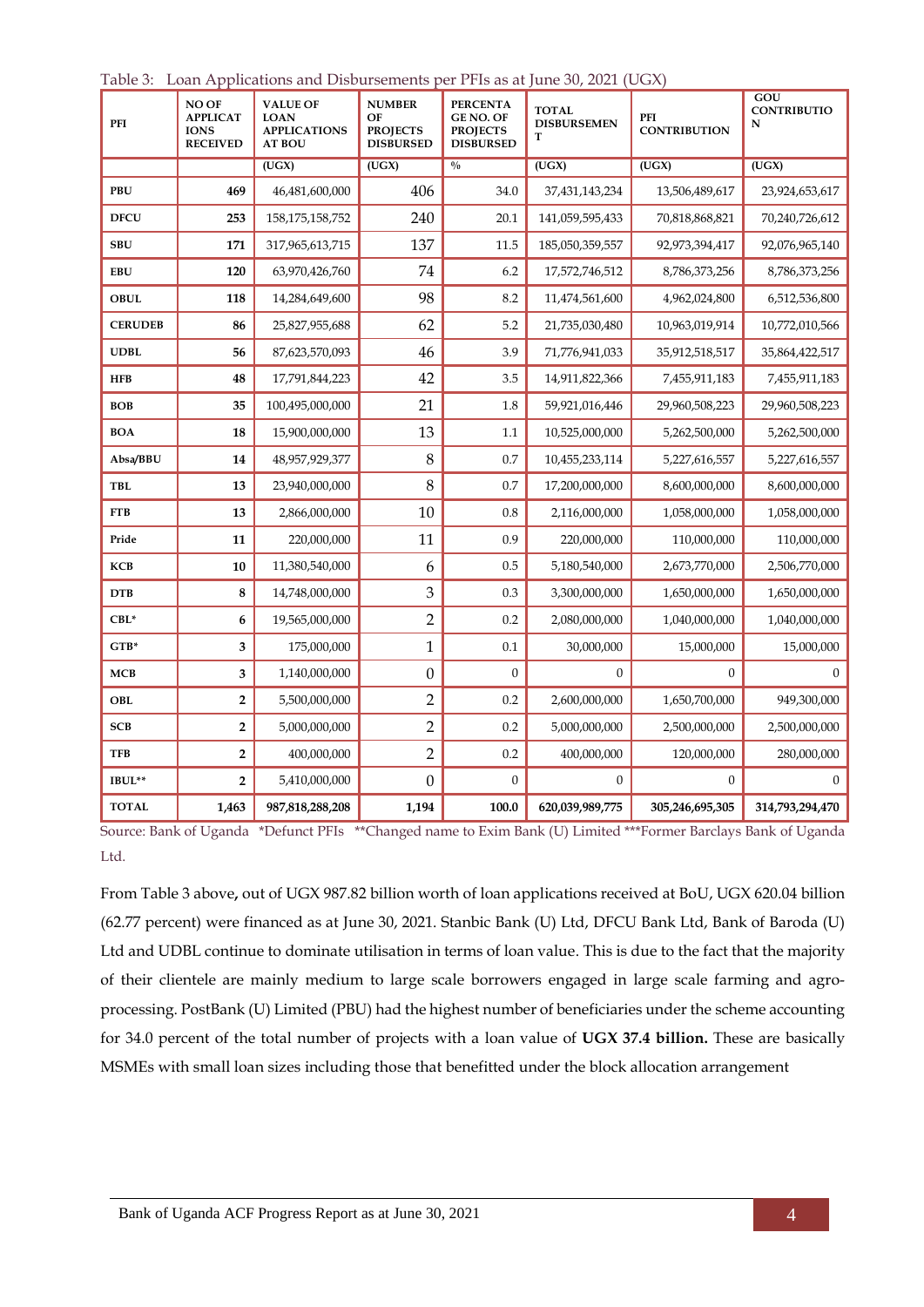<span id="page-9-0"></span>PFIs are billed bi-annually in June and December and only remit funds realized in cash from borrowers. Given that the ACF is a risk-sharing scheme, GoU contributes 50 percent to the loans submitted through commercial banks and UDBL, and 70 percent to loans submitted through MDIs and CIs. The PFIs are expected to repay to BoU only the principal as per the provisions of the MoA (2018). Recoveries or reflows are used to fund new loan requests from other eligible borrowers since ACF is a revolving scheme.

As at June 30, 2021 a total of **UGX 163.27 billion** (**51.87** percent) of the GoU contribution amount refinanced to the PFIs had been repaid. An amount of **UGX 151.52 billion** was outstanding in loans disbursed through the PFIs. The repayment of the ACF loans however is tagged to the loan periods granted to the end-borrowers under the scheme's guidelines**.** The status of GoU contribution refinanced to each PFI, repayments made to BoU and outstanding loans owing from the PFIs as at June 30, 2021 is indicated in [Table 4](#page-9-1) below;-

| <b>PFI</b>     | <b>CUMULATIVE AMOUNT</b><br><b>DISBURSED</b> | <b>CUMULATIVE</b><br><b>REPAYMENTS</b> | <b>OUTSTANDING</b><br><b>BALANCES (GoU)</b> |
|----------------|----------------------------------------------|----------------------------------------|---------------------------------------------|
|                | (UGX)                                        | (UGX)                                  | (UGX)                                       |
| $GTB^*$        | 15,000,000                                   | 15,000,000                             |                                             |
| Pride          | 110,000,000                                  | 52,500,000                             | 57,500,000                                  |
| <b>TFBL</b>    | 280,000,000                                  | 70,670,922                             | 209,329,078                                 |
| <b>OBL</b>     | 949,300,000                                  | 949,300,000                            |                                             |
| $CBL*$         | 1,040,000,000                                | 1,040,000,000                          |                                             |
| <b>FTB</b>     | 1,058,000,000                                | 159,814,131                            | 898,185,869                                 |
| <b>DTB</b>     | 1,650,000,000                                | 1,455,000,000                          | 195,000,000                                 |
| <b>SCB</b>     | 2,500,000,000                                | 2,500,000,000                          |                                             |
| <b>KCB</b>     | 2,506,770,000                                | 1,436,168,095                          | 1,070,601,905                               |
| Absa/BBU       | 5,227,616,557                                | 970,246,104                            | 4,257,370,453                               |
| <b>BOA</b>     | 5,262,500,000                                | 5,072,500,000                          | 190,000,000                                 |
| <b>OBUL</b>    | 6,512,536,800                                | 3,081,072,662                          | 3,431,464,138                               |
| <b>HFB</b>     | 7,455,911,183                                | 4,963,953,496                          | 2,491,957,687                               |
| <b>TBL</b>     | 8,600,000,000                                | 6,072,222,223                          | 2,527,777,777                               |
| <b>EBUL</b>    | 8,786,373,256                                | 1,216,966,691                          | 7,569,406,565                               |
| <b>CERUDEB</b> | 10,772,010,565                               | 4,428,225,272                          | 6,343,785,293                               |
| <b>PBU</b>     | 23,924,653,617                               | 11,865,790,717                         | 12,058,862,900                              |
| <b>BOB</b>     | 29,960,508,223                               | 20,834,495,908                         | 9,126,012,315                               |
| <b>UDBL</b>    | 35,864,422,518                               | 25,813,743,387                         | 10,050,679,131                              |
| <b>DFCU</b>    | 70,240,726,611                               | 34,549,429,847                         | 35,691,296,764                              |
| <b>SBU</b>     | 92,076,965,139                               | 36,727,481,840                         | 55,349,483,299                              |
| <b>Total</b>   | 314,793,294,469                              | 163,274,581,295                        | 151,518,713,174                             |

<span id="page-9-1"></span>

|  | Table 4: Cumulative Disbursements, repayments and outstanding balances per PFI as at June 31, 2021 |  |  |  |  |
|--|----------------------------------------------------------------------------------------------------|--|--|--|--|
|--|----------------------------------------------------------------------------------------------------|--|--|--|--|

Source: Bank of Uganda *\*Defunct PFIs*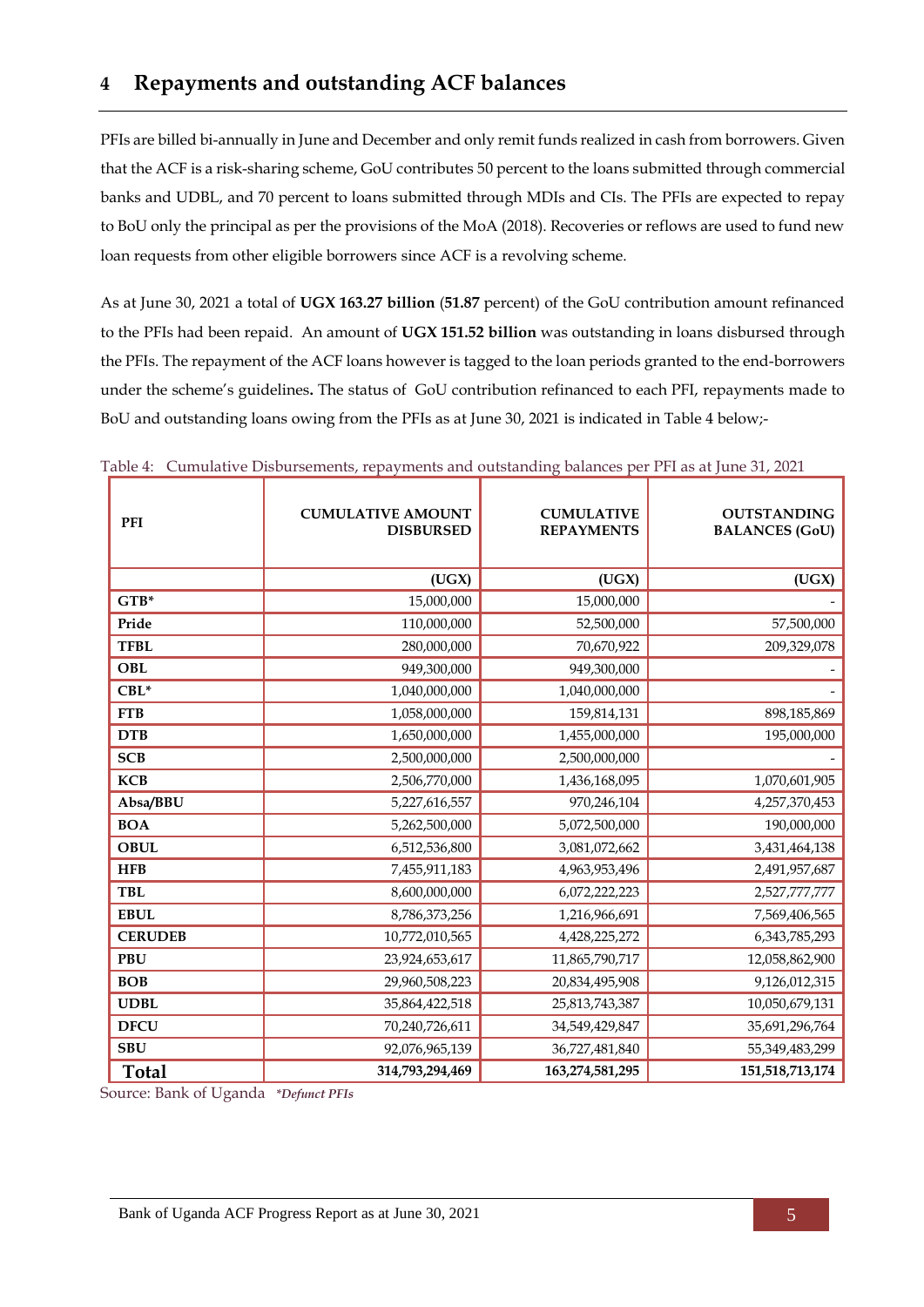### <span id="page-10-0"></span>**5 Funds Committed**

Committed funds result from projects approved by BoU but partially disbursed by the PFIs or where the predisbursement conditions stipulated in the loan offer letters issued to the PFIs are yet to be fulfilled. Some of the conditions are submission of proof of disbursement to the eligible borrower and a duly executed Promissory Note to BoU. As at quarter end, committed funds amounted to **UGX 23.19 billion** of which GoU contribution equivalent is **UGX 11.86 billion.** [Table 5](#page-10-1) below shows a breakdown of committed funds per PFI as at June 30, 2021.

| PFI            | <b>Amount of Committed</b><br>funds(PFI) | <b>GoU</b> Commitments |  |
|----------------|------------------------------------------|------------------------|--|
|                | (UGX)                                    | (UGX)                  |  |
| Absa Bank      | 88, 167, 485                             | 44,083,742             |  |
| <b>BOB</b>     | 4,850,000,000                            | 2,425,000,000          |  |
| <b>CERUDEB</b> | 2,535,487,000                            | 1,267,743,500          |  |
| <b>DFCU</b>    | 6,239,263,254                            | 3,119,631,627          |  |
| <b>EBUL</b>    | 130,000,000                              | 65,000,000             |  |
| <b>FTB</b>     | 600,000,000                              | 300,000,000            |  |
| <b>OBUL</b>    | 763,000,000                              | 381,500,000            |  |
| <b>PBUL</b>    | 1,370,000,000                            | 947,000,000            |  |
| <b>SBU</b>     | 4,000,000,000                            | 2,000,000,000          |  |
| <b>TBL</b>     | 400,000,000                              | 200,000,000            |  |
| <b>HFB</b>     | 100,000,000                              | 50,000,000             |  |
| <b>UDBL</b>    | 2,119,606,158                            | 1,059,803,079          |  |
| <b>Total</b>   | 23,195,523,897                           | 11,859,761,948         |  |

<span id="page-10-1"></span>Table 5: Committed Funds per PFI and the GoU contribution as at June 30, 2021

Source: Bank of Uganda

Most of the committed funds are for capital expenditure for acquisition of agro-processing machinery that require a longer time for importation and installation.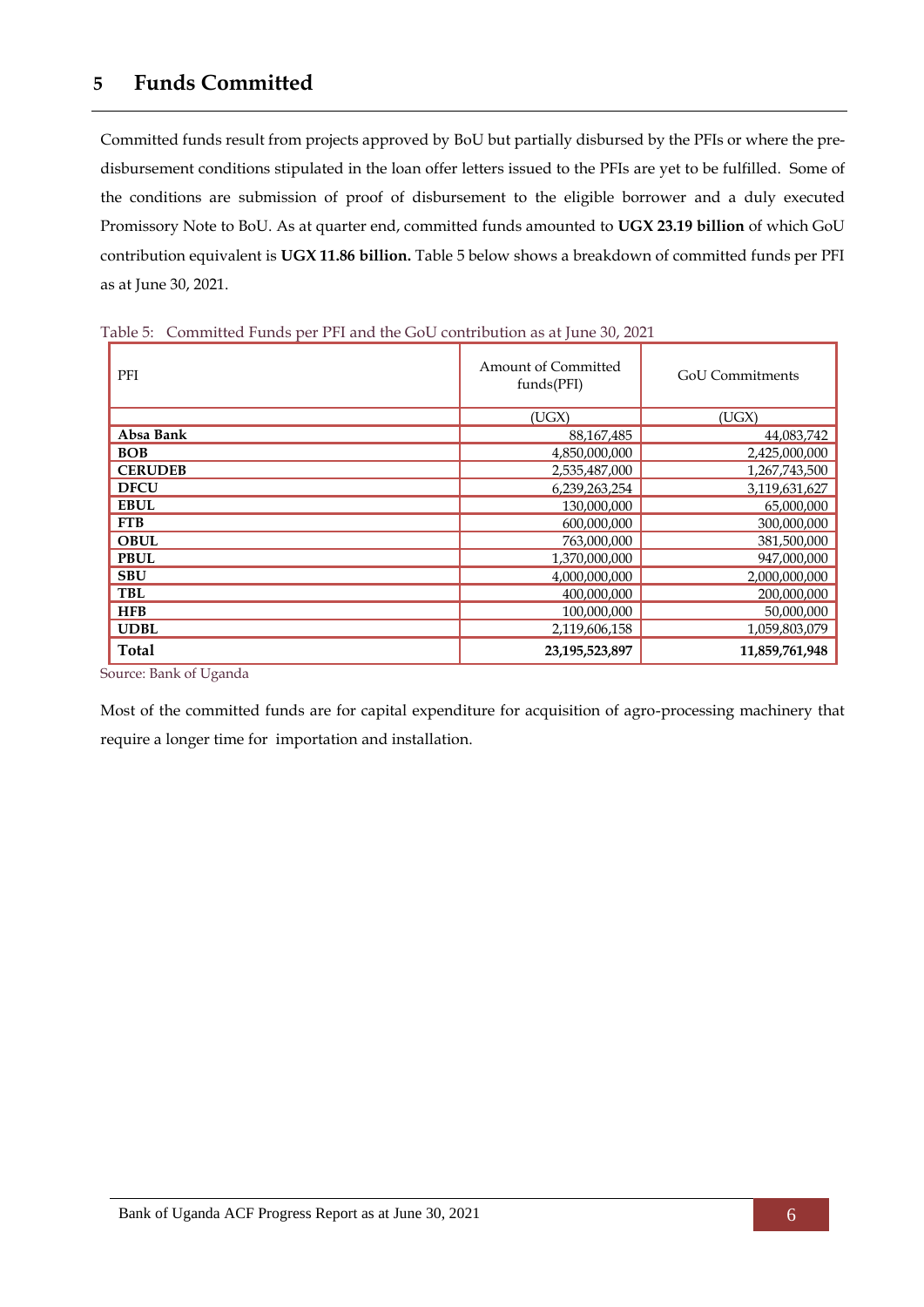<span id="page-11-0"></span>During the quarter ended June 30, 2021, 45 new applications were received which was a 7.1 percent increase in loan applications received at BoU from 42 applications during the previous quarter. Of this, 44.4 percent of the aplications belonged to the micro small and medium enterprises with loan amounts not exceeding UGX 100 million . This is consistent with the fact that the highest number of beneficiaries under the ACF are small and medium enterprises. The loans disbursed increased by UGX 22.29 billion from UGX 8.37 billion in the previous quarter to UGX 30.56 billion in the quarter ended June 30, 2021. The increase is attributed to a grain facility amounting to UGX 25 billion that was refinanced during the quarter under review.

The number of restructured projects remained 97 with an outstanding GoU contribution of **UGX 31.6 billion.** With the second lockdown however, there is likely to be an increase in loan restructuring resulting from the reduction in business activity due to the pandemic and lockdown measures instituted on a number of businesses including agribusinesses. BoU extended the period for covid-19 credit relief and loan restructuring guidelines to September 30, 2021 to allow financial institutions to restructure loans for borrowers that were adversely affected by the pandemic.

| <b>Portfolio Classification</b>                        | 30-Jun-20       | 30-Sep-20       | 31-Dec-20       | 31-Mar-21       | 30-Jun-21       |
|--------------------------------------------------------|-----------------|-----------------|-----------------|-----------------|-----------------|
|                                                        | <b>UGX</b>      | UGX             | UGX             | <b>UGX</b>      | <b>UGX</b>      |
| <b>Total Loan Portfolio-UGX</b><br>(Disbursed)         | 520,416,946,602 | 525,997,126,602 | 581,269,049,778 | 589,484,149,778 | 620,039,989,778 |
| <b>Cumulative GOU Contribution</b><br>(UGX)            | 264,104,044,754 | 267,198,362,881 | 294,963,824,469 | 299,515,374,469 | 314,793,294,469 |
| <b>Number of Loan Applications</b><br>Received         | 38              | 74              | 61              | 42              | 45              |
| Value of New Loan applications<br>(UGX)                | 12,101,000,000  | 16,984,600,000  | 33,766,357,500  | 19,403,440,000  | 7,884,790,000   |
| <b>Number of Loans Disbursed</b>                       | 31              | 41              | 50              | 42              | 41              |
| <b>Total Value of Loan Disbursements</b><br>(UGX)      | 65,181,437,902  | 5,580,180,000   | 55,271,923,176  | 8,365,100,000   | 30,555,840,000  |
| <b>GoU Contribution - Loan</b><br><b>Disbursements</b> | 32,727,290,824  | 3,230,890,000   | 27,765,461,588  | 4,551,550,000   | 15,277,920,000  |
| <b>Committed Funds</b>                                 | 41,536,385,036  | 46,090,994,786  | 22,024,811,948  | 23,384,466,948  | 11,859,761,948  |
| <b>Repayments - GOU Contribution</b>                   | 5,209,895,570   | 4,404,299,893   | 6,434,031,030   | 9,907,351,039   | 4,811,299,027   |
| Amount in Arrears (GOU<br>Contribution)                | 5,694,835,437   | 2,693,840,855   | 14,655,065,882  | 6,247,714,843   | 18,488,047,300  |
| <b>Number of Delinquent Loans</b>                      | 22              | 22              | 23              | 23              | 23              |
| Value of Delinquent loans (UGX)                        | 5,821,898,740   | 5,821,898,740   | 5,506,898,740   | 5,506,898,740   | 5,506,898,740   |
| <b>NPLs Ratio</b>                                      | 2.20%           | 2.18%           | 1.87%           | 1.84%           | 1.80%           |

<span id="page-11-1"></span>Table 6: ACF Scheme Quarterly Performance

Source: Bank of Uganda

Recoveries during the quarter amounted to **UGX 4.8 billion** which was only 20.6 percent of the expected loan repayments from the PFIs as at June 30,2021. The reduction in loan repayments from the PFIs is attributed to the impact of the pandemic as many businesses experienced a decline in business activity including the agricultural sector with constraints such as access to both inputs and markets for outputs due to control measures such as transport restrictions, quarantine, social distancing and bans on weekly markets. The nonperforming loans remained at UGX **5.51 billion (** of the total GoU contribution refinanced**)**. A summary of the quarterly performance is highlighted in table 6 above;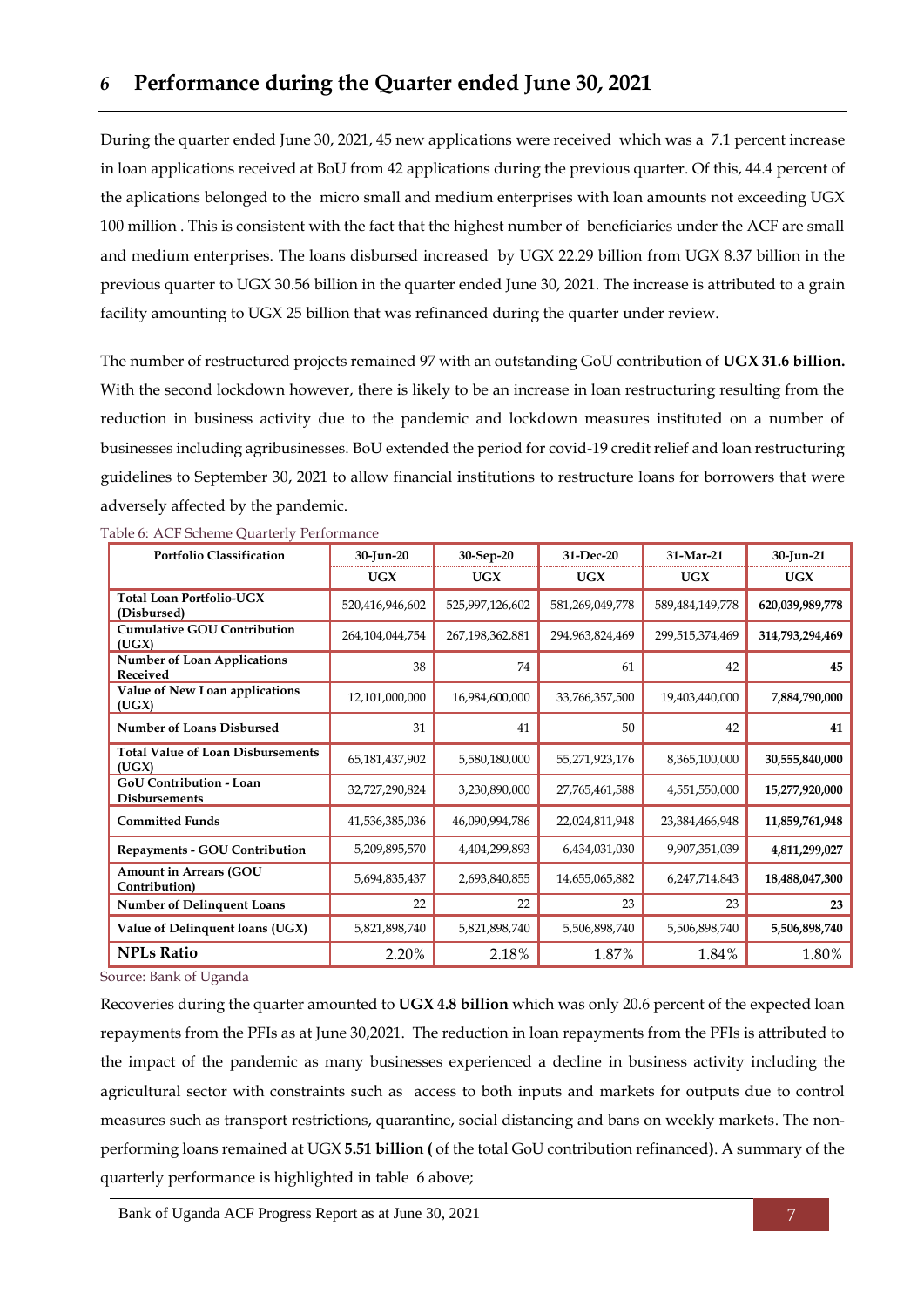<span id="page-12-0"></span>The ACF has demonstrated that access to finance by the smallholder farmers and agribusinesses is achievable as this is evidenced by the fact that the highest number of beneficiaries under the scheme are the small and medium enterprises who constitute 60.8 percent of the total number of beneficiaries as at June 30,2021. The loan amounts under this category range between UGX 10 million and UGX 100 million and these include the unsecured loans for the micro borrowers under the block allocation arrangement in which funding amounting to UGX 4.92 billion has sofar been extended. Several projects under various agricultural value chains have been financed by the scheme since its inception. These include on-farm activities, which comprise farm improvement projects such as the construction of structures that include valley dams, hatcheries, greenhouses with irrigation systems and excavation of fish ponds, among others as well as purchase of machinery/equipment including tractors that facilitate enhanced farm production. Other categories of activities funded include; financing working capital for grain trade, livestock, post-harvest management such as warehouses, silos and agro-processing, which involve value addition. Scheme utilization under this section comprises of cumulative disbursements made towards the respective agricultural value chains. Table 7 and figure 1 below show a breakdown of the cumulative disbursements grouped by activity funded as at June 30, 2021.

| <b>FUNDED ACTIVITY</b>                        | <b>NUMBER OF PROJECTS</b> | <b>TOTAL LOAN</b><br><b>AMOUNT</b> | GOU<br><b>CONTRIBUTION</b> |
|-----------------------------------------------|---------------------------|------------------------------------|----------------------------|
|                                               |                           | UGX                                | UGX                        |
| On farm Activities                            | 898                       | 175,050,511,361                    | 91,998,686,593             |
| Financing working capital for grain trade     | 149                       | 230,995,326,864                    | 115,505,663,432            |
| Post-harvest Management                       | 44                        | 55,794,004,476                     | 28,200,573,438             |
| Agro-processing/Agro business(value addition) | 103                       | 158,200,147,074                    | 79,088,371,007             |
| <b>TOTAL</b>                                  | 1194                      | 620,039,989,775                    | 314,793,294,470            |

<span id="page-12-2"></span>Table 7: ACF Portfolio grouped by funded activities (Projects disbursed by end of June 30, 2021)

Source: Bank of Uganda



<span id="page-12-1"></span>Figure 1:Areas funded as at June 30, 2021 (Projects disbursed)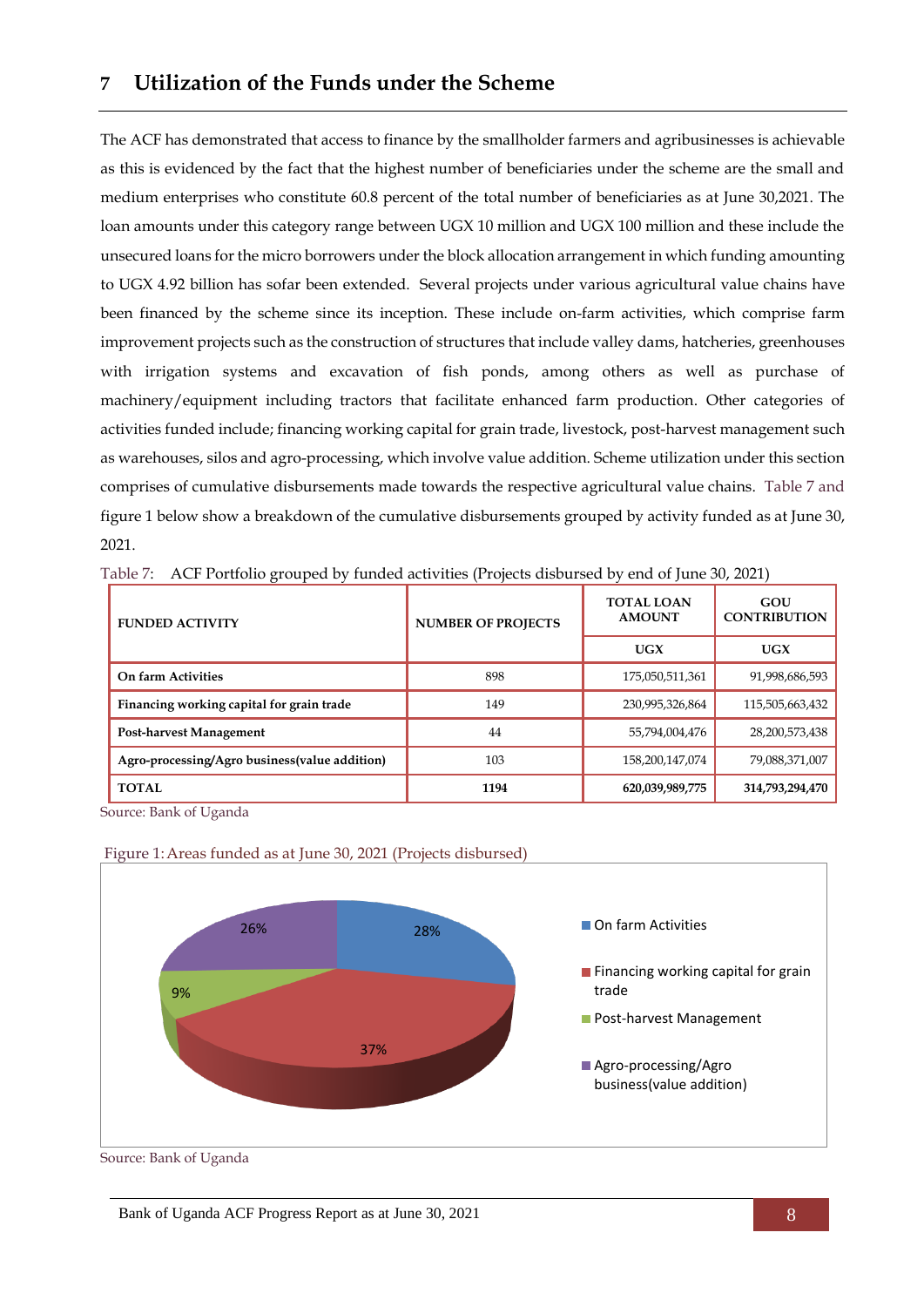From [Table 7](#page-12-2) and [Figure 1](#page-12-1) above, most of the financing was towards working capital for grain trade as well as on-farm activities, accounting for 37 percent and 28 percent of the total loans disbursed, respectively. Grain trade and agro-processing attract high loan amounts due to the need for high financing requirements by grain traders to be able to mop-up the excess grain on the market, hence stabilise the prices as well as the heavy investment in machinery for value addition. On the other hand, the on-farm category constitutes the highest number of MSMEs, which comprise the biggest majority of the agricultural sector and are the engine of job creation. The financing needs of farmers in this category include; farm expansion and improvement, installation of valley dams and acquisition of irrigation equipment, land opening (green fileds), inputs for primary production such as improved seedlings, fertilizers, pesticides, farm restocking with improved breeds of goats, pigs and cattle for both dairy and beef production.

| <b>Grouping by Amount</b> | <b>GoU</b> Contribution<br>Amount |                 | Number of<br>projects |      |
|---------------------------|-----------------------------------|-----------------|-----------------------|------|
|                           | (UGX)                             | (UGX)           |                       |      |
| $0-20,000,000*$           | 5,068,170,990                     | 2,965,885,495   | 322                   |      |
| 20,000,001-50,000,000     | 5,919,035,618                     | 3,350,871,009   | 144                   | 726  |
| 50,000,001-100,000,000    | 21,153,921,999                    | 11,925,999,552  | 260                   |      |
| 100,000,001-300,000,000   | 44,102,258,699                    | 23,768,876,819  | 235                   |      |
| 300,000,001-above         | 543,796,602,469                   | 272,781,661,595 | 233                   | -468 |
| Total                     | 620,039,989,775                   | 314,793,294,470 | 1,194                 |      |

<span id="page-13-0"></span>Table 8: Categorization of loans by size as at June 30, 2021

Source: Bank of Uganda \* Includes borrowers under the block allocation

From [Table 8](#page-13-0) above, **726** projects (**60.8 percent)** of the projects financed under the scheme had loan amounts ranging between **UGX 10 million** and **UGX 100 million.** These are largely smallholder farmers mainly engaged in on-farm activities, which further confirms that the ACF has ensured increased access to credit by the micro and smallholder farmers in Uganda.

## **7.1 Block Allocation – Financing Micro, Small & Medium Enterprises Engaged In Agriculture**

The introduction of block allocation in 2018 allowed the PFIs to consider extending loans of up to UGX 20 million to farmers with alternative collateral arrangements such as chattel mortgages, cashflow based financing, character-based loans, among others. This is intended to unlock credit to the micro and smallholder farmers who are unable to access funding due to the stringent traditional collateral requirements by the PFIs. By June 30, 2021, the ACF had extended financing of up to UGX 4.92 billion to 314 rural farmers using nontraditional collateral under block allocation. The loans were mainly advanced through PBUL, DFCU, CERUDEB and PML. Financing for farmers in this category has been extended to four main enterprises: cattle restocking for dairy and beef production, poultry farming, agricultural inputs, and farm infrastructure as well as grain trade.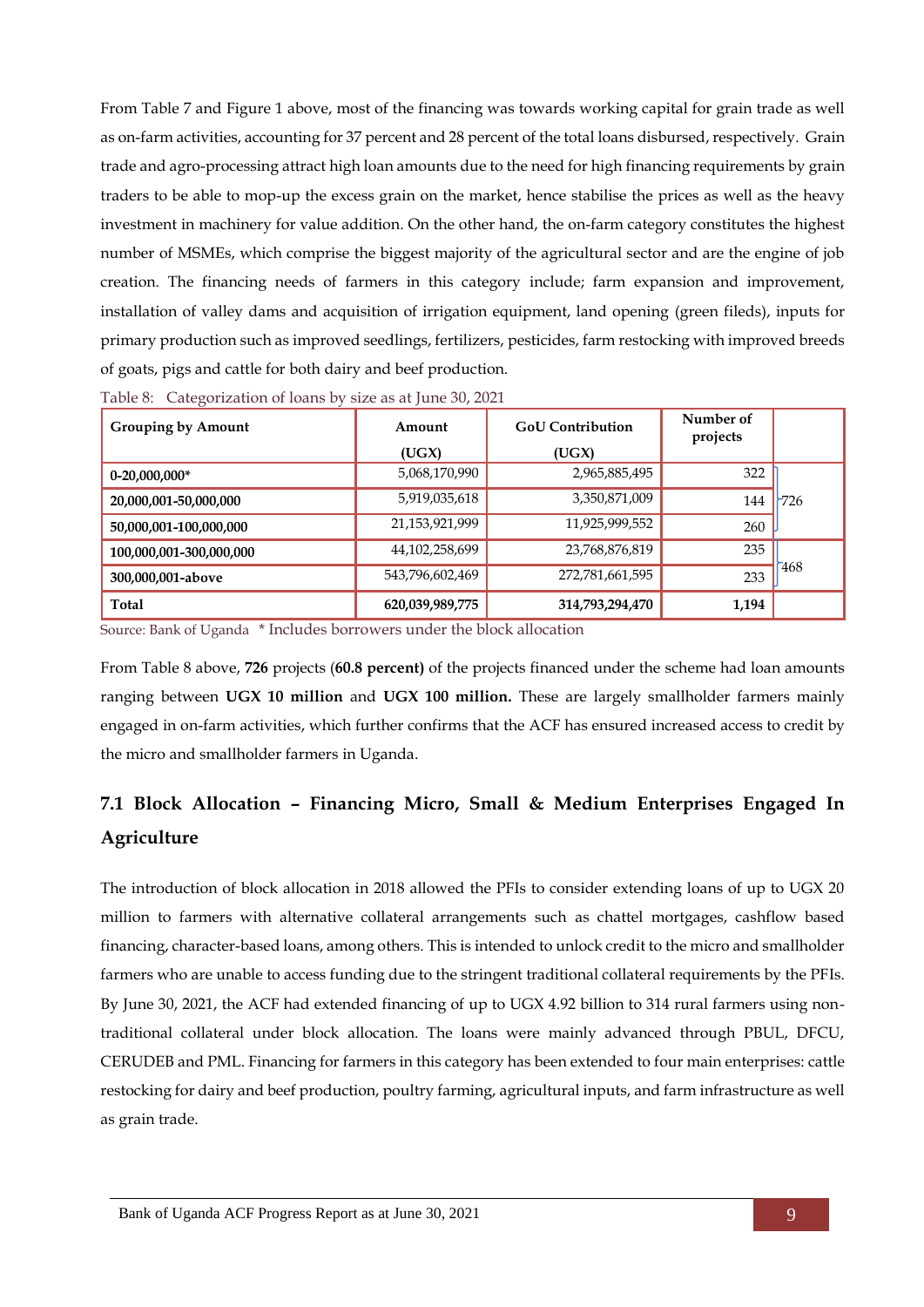| <b>Enterprise funded</b>         | Number | Total loan    | <b>Gou Contribution</b> | <b>%age Amount</b> |
|----------------------------------|--------|---------------|-------------------------|--------------------|
|                                  |        | <b>UGX</b>    | <b>UGX</b>              |                    |
| Cattle restocking for beef/diary | 133    | 2,066,000,000 | 1,153,100,000           | 42.0%              |
| production                       |        |               |                         |                    |
| Poultry farming                  | 26     | 429,600,000   | 291,800,000             | 8.7%               |
| Agro-inputs and farm             | 108    | 1,683,900,000 | 1,076,650,000           | 34.2%              |
| improvements                     |        |               |                         |                    |
| Grain Trade                      | 47     | 739,500,000   | 369,750,000             | 15.0%              |
| <b>Total</b>                     | 314    | 4,919,000,000 | 2,891,300,000           | 100%               |

<span id="page-14-0"></span>Table 9: Areas funded under block allocation as at June 30,2021

### **7.2 Performance of the ACF during the COVID-19 Pandemic (March 2020 to June 2021)**

In the 15 months ending June 2021, disbursements under the ACF amounted to UGX 164.80 billion, compared to UGX 147.43 billion in the fifteen-month period prior to the COVID-19 pandemic, and the number of projects financed increased by 58.4 percent from 257 to 407. Over the same period, 411 applications valued at UGX 90.06 billion were received. This represented a 6.5 percent increase in number of applications received from the Participating Financial institutions (PFIs) in comparison to the 15 months before the pandemic and these were largely micro, small and medium sized enterprises (MSMEs) with average loan sizes ranging between UGX 5 million and 100 million. This is reflected in the total value of applications received which declined by 78 percent.

In terms of growth in the loan book, the scheme registered 11.78 percent increase in the period between April 2020 and June 2021. On the other hand, lending to the agricultural sector by the supervised financial institutions (SFIs) declined by 41.3 percent in the period between April 2020 and June 2021 from UGX 2.26 trillion as at March 2020 to UGX 1.32 trillion cumulatively in the fifteen months ending June 2021. The performance of the ACF in the pandemic period compared to that of the SFIs, could suggest that the risk sharing mechanism under the ACF provides a cushion for the PFIs to extend credit to the agriculture sector amidst the pandemic. Details have been summarized in [Table 10](#page-14-1) below;-

| <b>Summary Position</b>              | Jan. 2019 - March.<br>2020 | Apr. 2020 - Jun.<br>2021 | $\%$ Change |
|--------------------------------------|----------------------------|--------------------------|-------------|
|                                      | $(15$ months)              | $(15$ months)            |             |
| No. of Applications received         | 386                        | 411                      | 6.5         |
| Total Value of Applications Received | 407,375,639,825            | 90,056,187,500           | $-77.9$     |
| No. of Projects refinanced           | 257                        | 407                      | 58.4        |
| No.of Block Allocations Financed     | 102                        | 202                      | 98          |
| Value of Block Allocations Disbursed | 941,250,000                | 1,853,050,000            | 97          |
| Amount Disbursed-UGX                 | 147,431,896,106            | 164,804,481,078          | 11.78       |
| Amount Committed-UGX                 | 436,235,417,971            | 287,452,841,337          | 34.11       |
| Total loans to Agricultural Sector   | 2,256,963,117,194          | 1,324,176,923,991        | 41.33       |
| Source: Bank of Uganda               |                            |                          |             |

<span id="page-14-1"></span>Table 10: Performance of the ACF during the COVID-19 Pandemic

Bank of Uganda ACF Progress Report as at June 30, 2021 10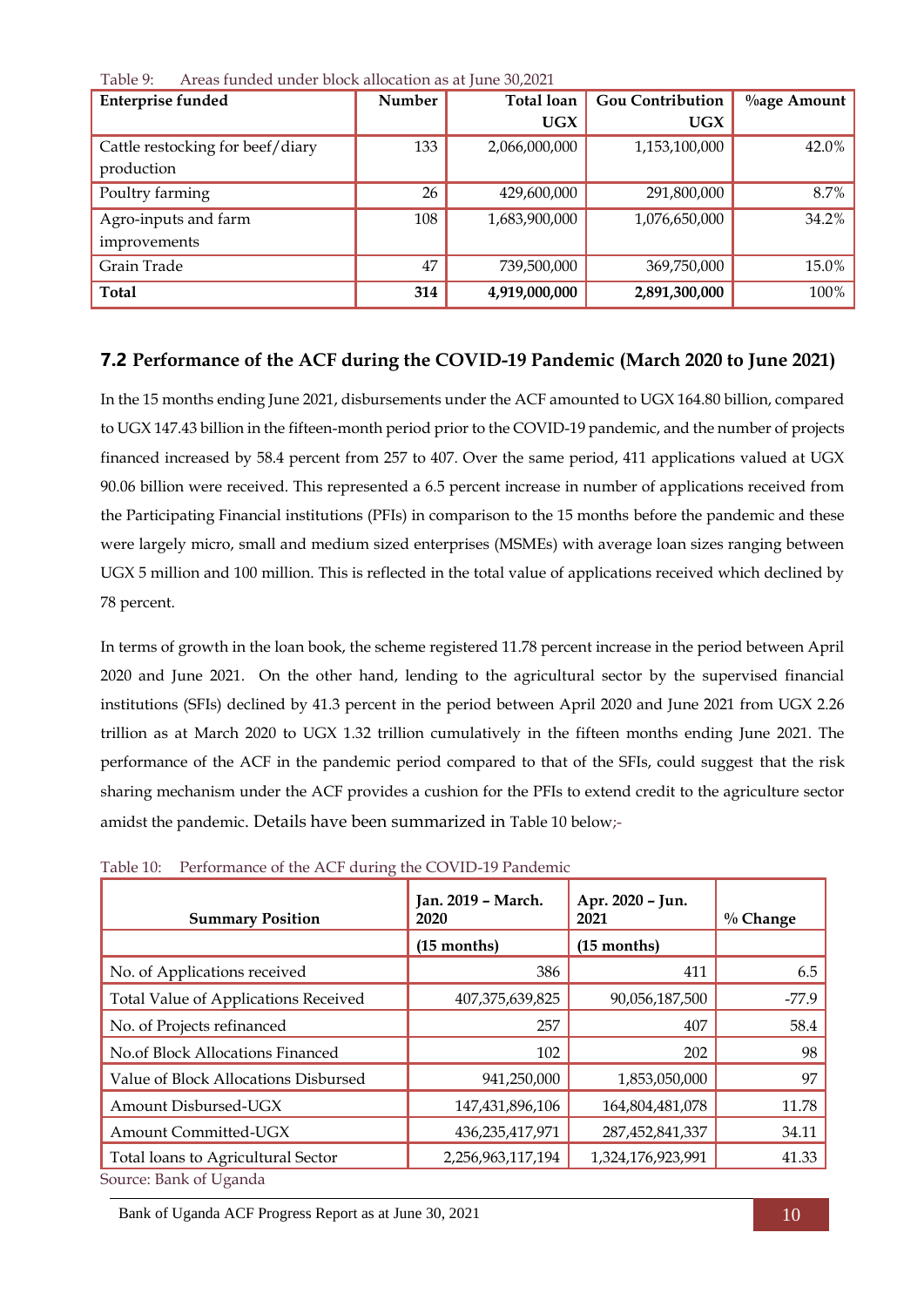A cumulative total of UGX 287.45 billion were committed between April 2020 and June 2021. This represents approved projects by BoU as well as those where partial disbursement has been made. Full drawdown is pending fulfillment of the pre-disbursement conditions stipulated in the loan offer letters issued to the PFIs. The commitments further demonstrate the demand for financing under ACF.

It can also be observed that there was a spike in ACF lending towards the MSMEs during the pandemic period. The scheme posted a 98 percent increase in number of applications financed worth UGX 911 million in comparison to the 15 months before the pandemic period. Following guidelines issued by BoU to all SFIs on credit relief and loan restructuring measures, 97 ACF facilities had been restructured as at 30th June 2021.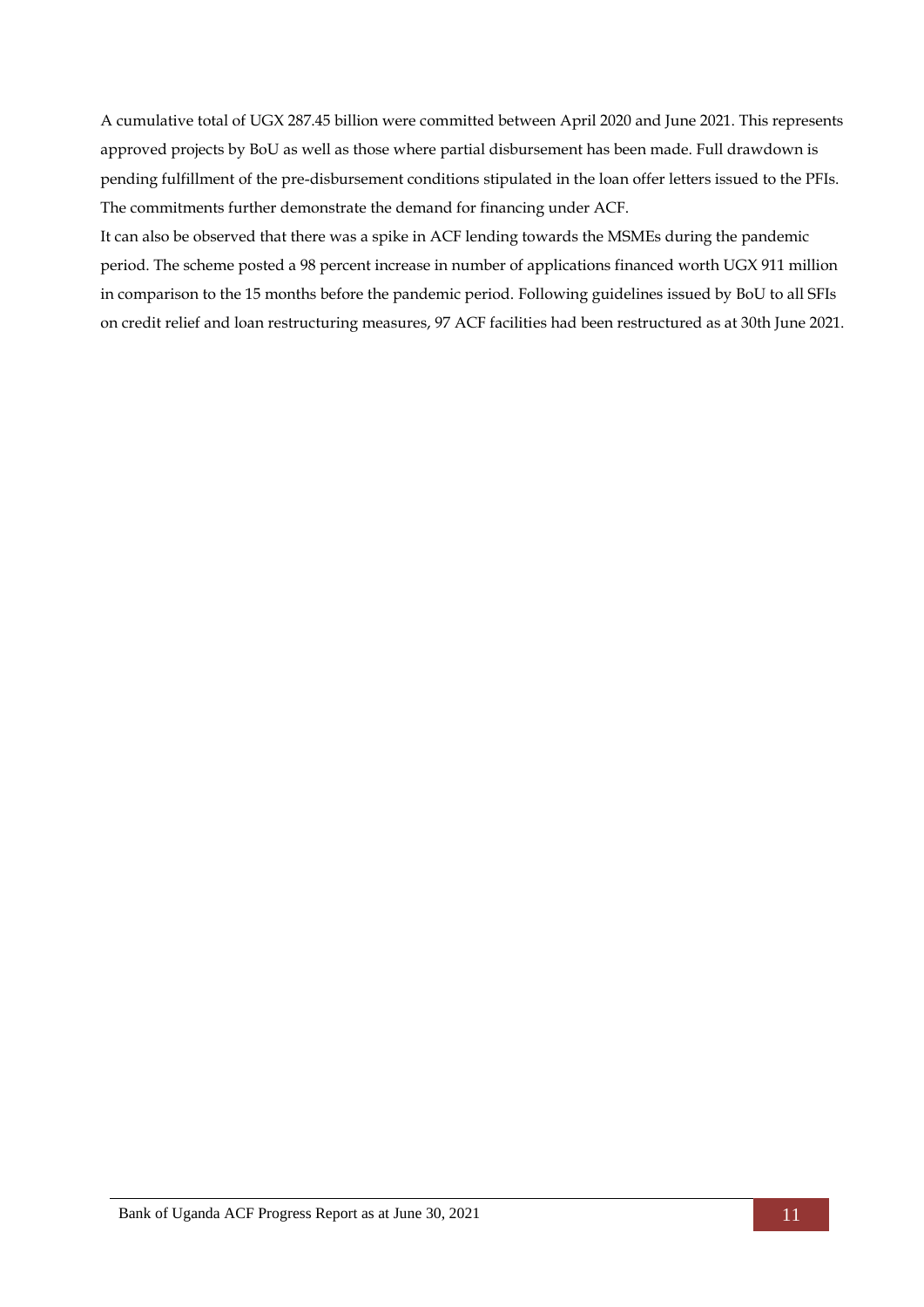# <span id="page-16-0"></span>**8 ACF Contributing to the transformation of the Agricultural sector through mechanization.**

Agriculture mechanisation is the process of using agricultural machinery to impact on production, distribution and utilization of a variety of tools, machinery and equipment for the development of agricultural land, planting, harvesting and primary processing. The focus is on improving agricultural techniques with emphasis on sustainability of the entire agricultural system including the demand and supply of farm labour, agricultural profitability and economic application of engineering technology to increase the labour efficiency, production and productivity. The ultimate goal is to promote industrialization and strengthening the market for rural economic growth and improving the livelihoods of farmers and food security for the nation.

Agriculture is the main stay of Uganda's economy and although the country is endowed with fertile soils and favourable climate, it is producing below capacity. Studies have shown that 80 percent of land in Uganda is arable land but only 35 percent is being cultivated with the majority of farmers mainly smallholder farmers still using traditional, rudimentary and obsolete farming methods *(NPA Paper on transforming smallholder farming, 2013).*

The Government of Uganda has embarked on commercializing the agricultural sector through the National Development Plan (NDP) III that identifies mechanisation among the key priority areas in transforming the sector by the year 2040. There have been a number of interventions by Government aimed at promoting the use of cost-effective farm equipment to improve farmers' mindsets and farming methods to enhance production and productivity at farm level. Some of these interventions include; the commercialisation of Agriculture in Northern Uganda Project, the New Rice for Africa (NERICA), interventions through the National Agricultural Advisory Services (NAADS) and many others, through which a range of agricultural machinery and equipment were distributed to farmers to enhance their productivity.

In line with the strategic plan of transforming the sector, the ACF was introduced in 2009, with one of its key objective of promoting agricultural mechanisation through advancing affordable credit to farmers to acquire agricultural machinery and equipment. In order to ease access to finance under the scheme especially by the smallholder farmers, the machinery and equipment to be financed would be the primary security or collateral for the farmers. A total of UGX 102.81 billion has been on-lent to 268 beneficiaries for mechanisation under the ACF, including 131 (48.9 percent) smallholder farmers with loan sizes not exceeding UGX 100 million. The areas financed include acquisition of tractors and their implements, purchase and installation of irrigation equipment, acquisition of hatcheries and modern poultry cages, motorised spray race and pumps, other farm equipment such as coffee driers, generators, seed planters, grinders and mixers, forage cutters, fruit juice extractors, modern fish cages among others. [Table 11](#page-17-1) and Figure 2 below shows the areas financed under mechanisation as at June 30,2021.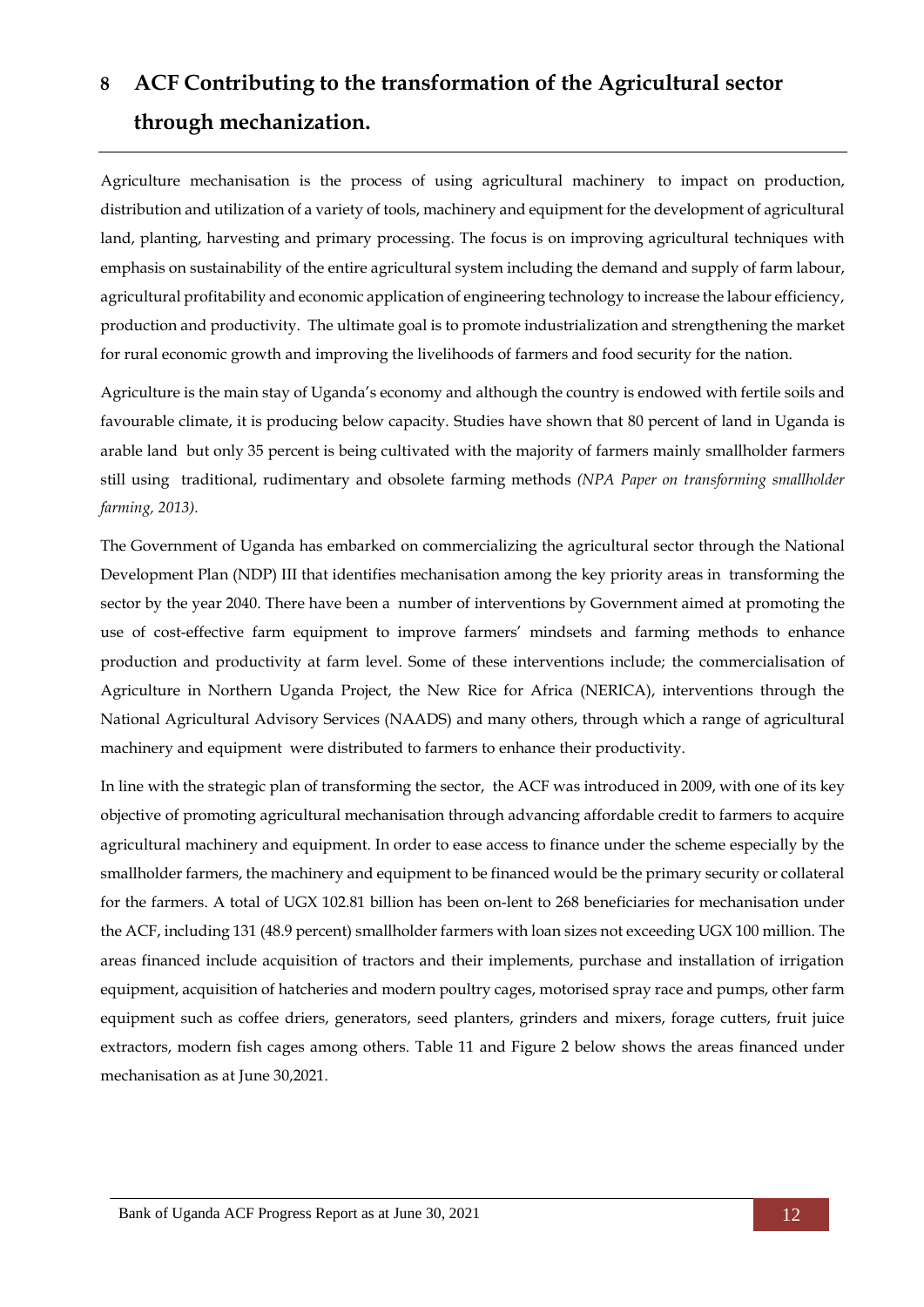| Enterprisefunded                             | Number | Total loan      | GoUcontribution | $\%A$ mount |
|----------------------------------------------|--------|-----------------|-----------------|-------------|
|                                              |        | (UGX)           | (UGX)           |             |
| Irrigation equipment                         | 38     | 11,701,910,000  | 6,086,512,000   | 11%         |
| Hatcheries and modern poultry cages          | 22     | 8,831,365,221   | 4,344,182,611   | 9%          |
| Motorised spray race and water pumps         | 38     | 10,348,000,000  | 5,746,000,000   | 10%         |
| Tractors & Implements                        | 133    | 33,982,410,218  | 18,035,709,021  | 33%         |
| Others(seedplanters, mixers, coffee driers.) | 37     | 37,942,635,262  | 19,435,634,395  | 37%         |
| Total                                        | 268    | 102,806,320,701 | 53,648,038,027  | 100%        |

<span id="page-17-1"></span>Table 11: Areas financed under mechanisation as at June 30,2021

Source: Bank of Uganda

14% 8% 14% 50% 14% **Enterprises Funded under Mechanisation** Irrigation equipment Hatcheries and modern poultry cages Motorised spray race and water pumps **T**Tractors & Implements Others( seed planters, mixers, coffee driers..)

<span id="page-17-0"></span>Figure 2: Areas financed under mechanisation as at June 30,2021

Source: Bank of Uganda

Acqusition of tractors and implements received the highest funding under the ACF, utilising 50 percent of the total financing extended for mechanisation. The majority of the beneficiaries are the smallholder farmers seeking to increase their farm output and productivity and this is consistent with the scheme's objective of transforming the sector from subsistance production to commercialisation through mechanisation for increased production and productivity.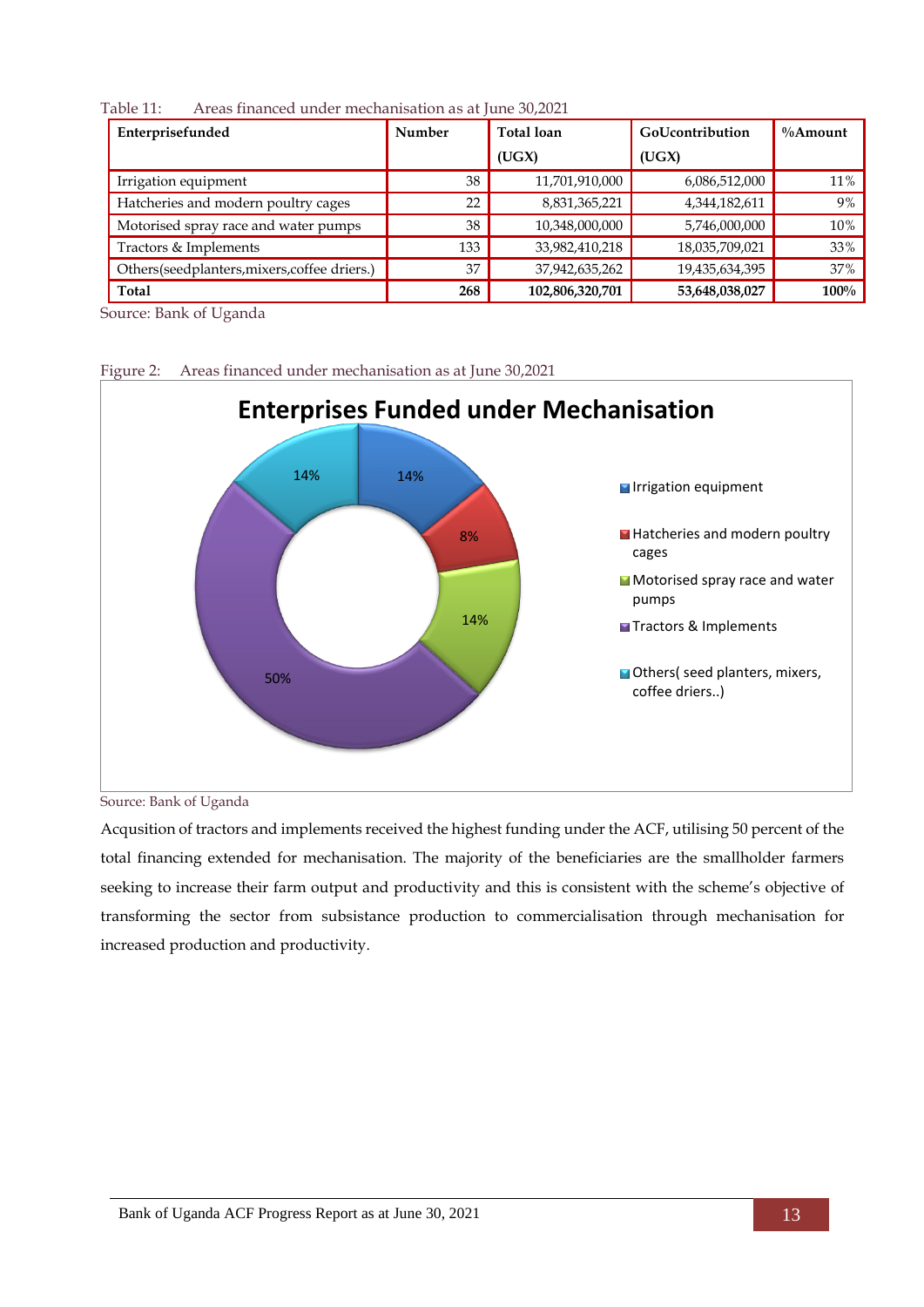## **8.1 ACF Borrower's Testimonies**

*Mr. Omony Bosco is a crop farmer in Nwoya district , Northern Uganda and a beneficiary of ACF financing. He owns over 100 acres of land but before accessing financing, he could only put 20 acres into productive use and was unable to expand due to the high costs involved. He acquired financing under the ACF to purchase two tractors through PostBank (U) Ltd. Mr. Omony has been able to put more land to use and currently has 100 acres of maize, groundnuts and rice. The acquisition of the tractors has also enabled him to increase his yield and as a result improved his income and with this, he was able to acquire a rice milling machine, construct a residential home and three logding facilities in Anaka and Purongo respectively from which he gets additional income. He is also able to hire out the tractors to other farmers, when not in use on his farm and has created employment opportunities in his area. He currently employs twenty (20) workers on a permanent basis as well as several other casual labourers*

<span id="page-18-0"></span>

Figure 3: Mr. Omwony's rice milling machine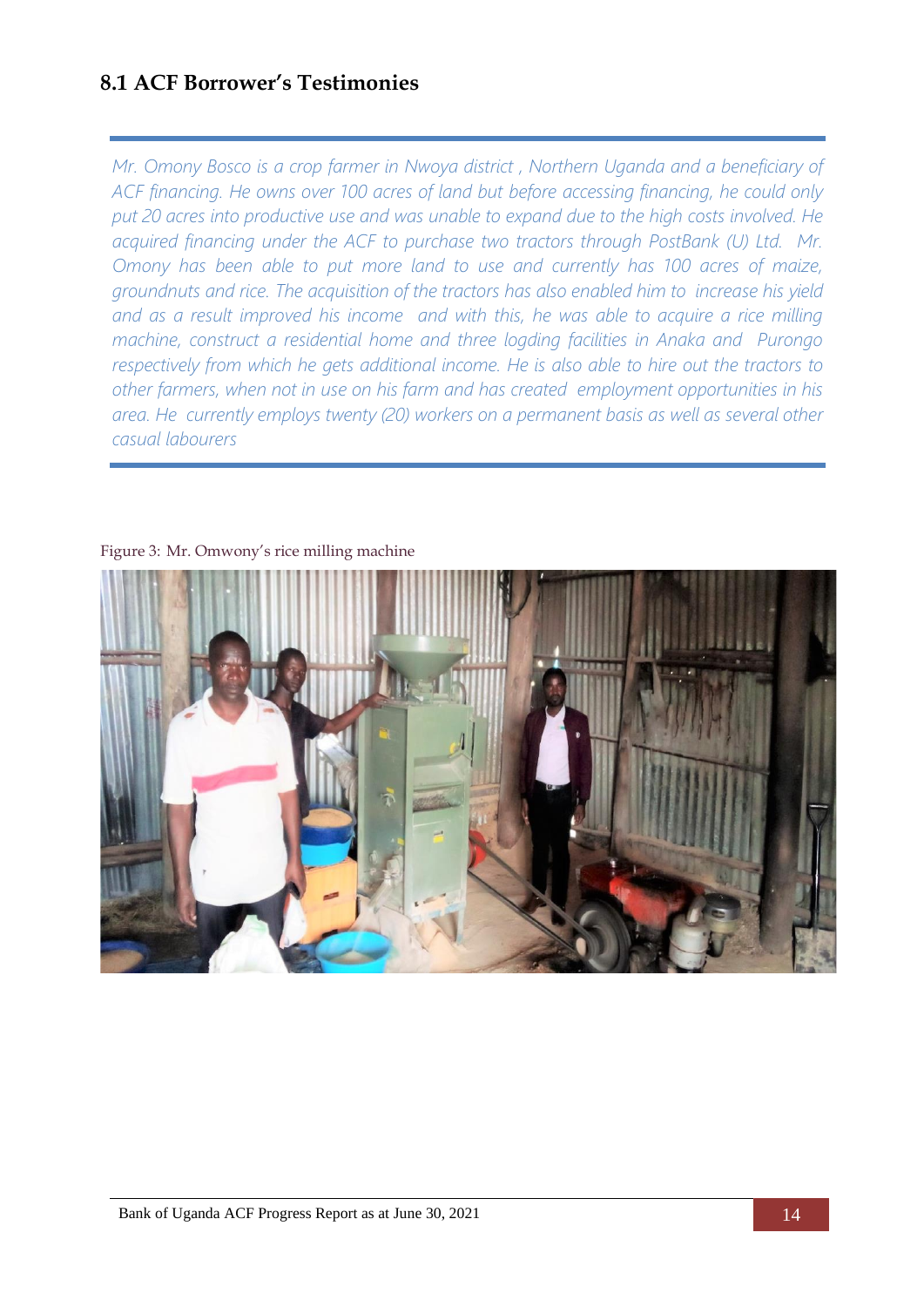*Nanywa Solomy is a poultry farmer in Sentema, Wakiso district, Central region of Uganda. She obtained an Agricultural Credit Facility (ACF) of Ugx 80,000,000= through Equity Bank Uganda Limited which enabled her to purchase chicken cages and restock chicks (layers). Solomy says that this helped to boost her poultry farming business because the chicken cages require limited space and yet they accommodate many birds. This enabled her to increase on the number of layers she rears and increase on the egg production hence increasing on her profitability. She also added that the Agricultural Credit Facility is very cheap compared to other loan facilities.*

<span id="page-19-0"></span>

Figure 4: Nanywa Solomy's Poultry Cages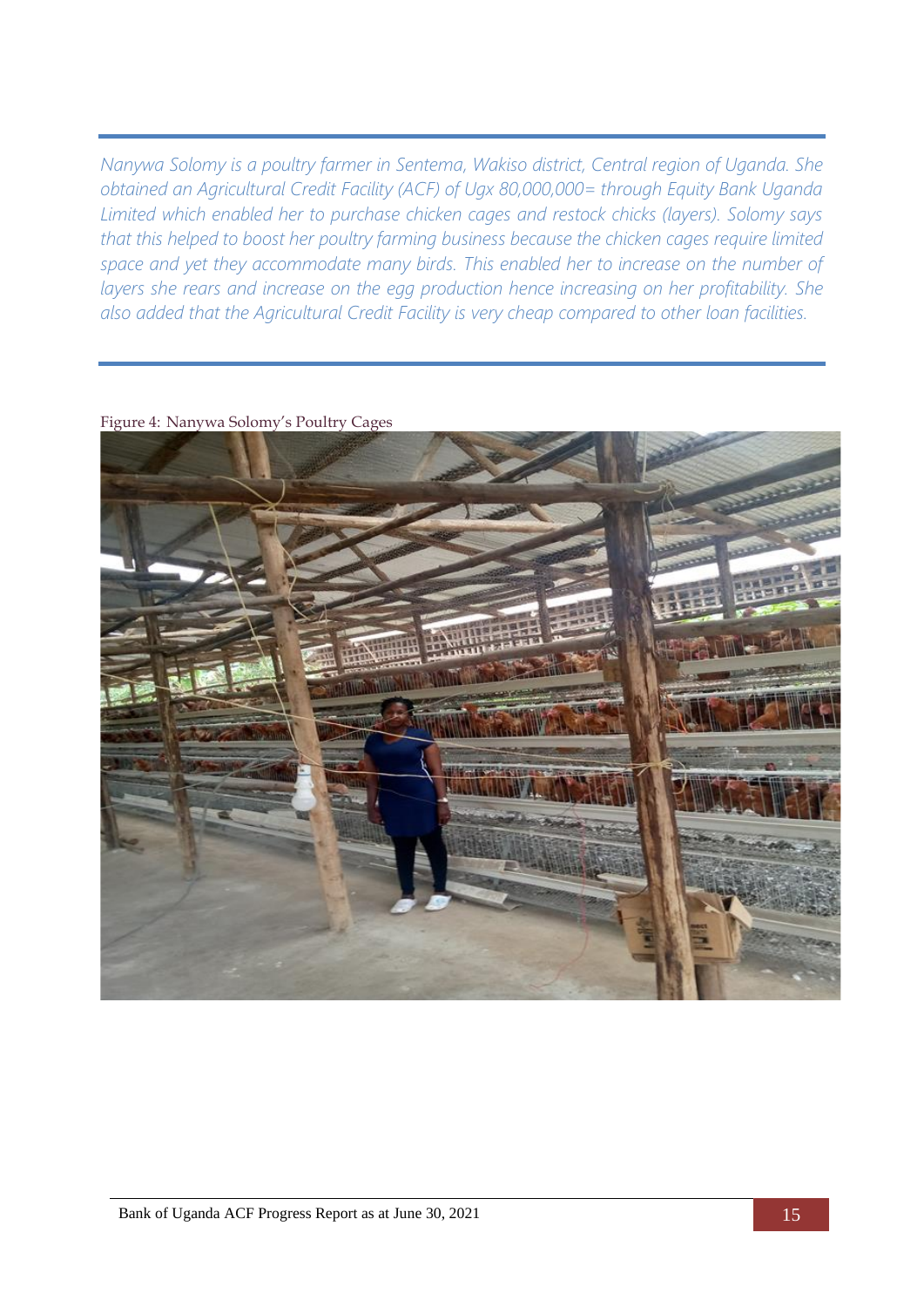*Mr. Abwola Emmanuel, another successful beneficially of ACF loan and a permanent resident of Rujoro village, Pailyec Parish, Amuru S/C Amuru district. He says that at the time of borrowing, he owned over 300 acres of farmland of which only 10 acres were being utilized for production. With acquisition of a tractor from Postbank under ACF loan scheme in June 2020, he has increased his production from 10 acres to 70 acres per year. He says that his income has increased due revenues earned from both crop production and tractor hire to the neighboring farmers. He has improved on his farming practices by adopting scientific and highly mechanized farming methods such as use of fertilizers, weed killer and use of combined harvester. The client also says that he has been able to start processing land titles for all the 300 acres which, he attributes to the increased income that has enabled him to meet costs of title processing including premium fees. Other benefits sighted include; raising school fees for his children and created employment opportunity for other people. (He employs 2 tractor operators, 2 conductors, a mechanic and many seasonal casual workers).The client also says that he has been able to raise his loan instalments without difficulties due to increased production and income from tractor hire.*

<span id="page-20-0"></span>Figure 5: Mr. Abwola Emmanuel's Tractor

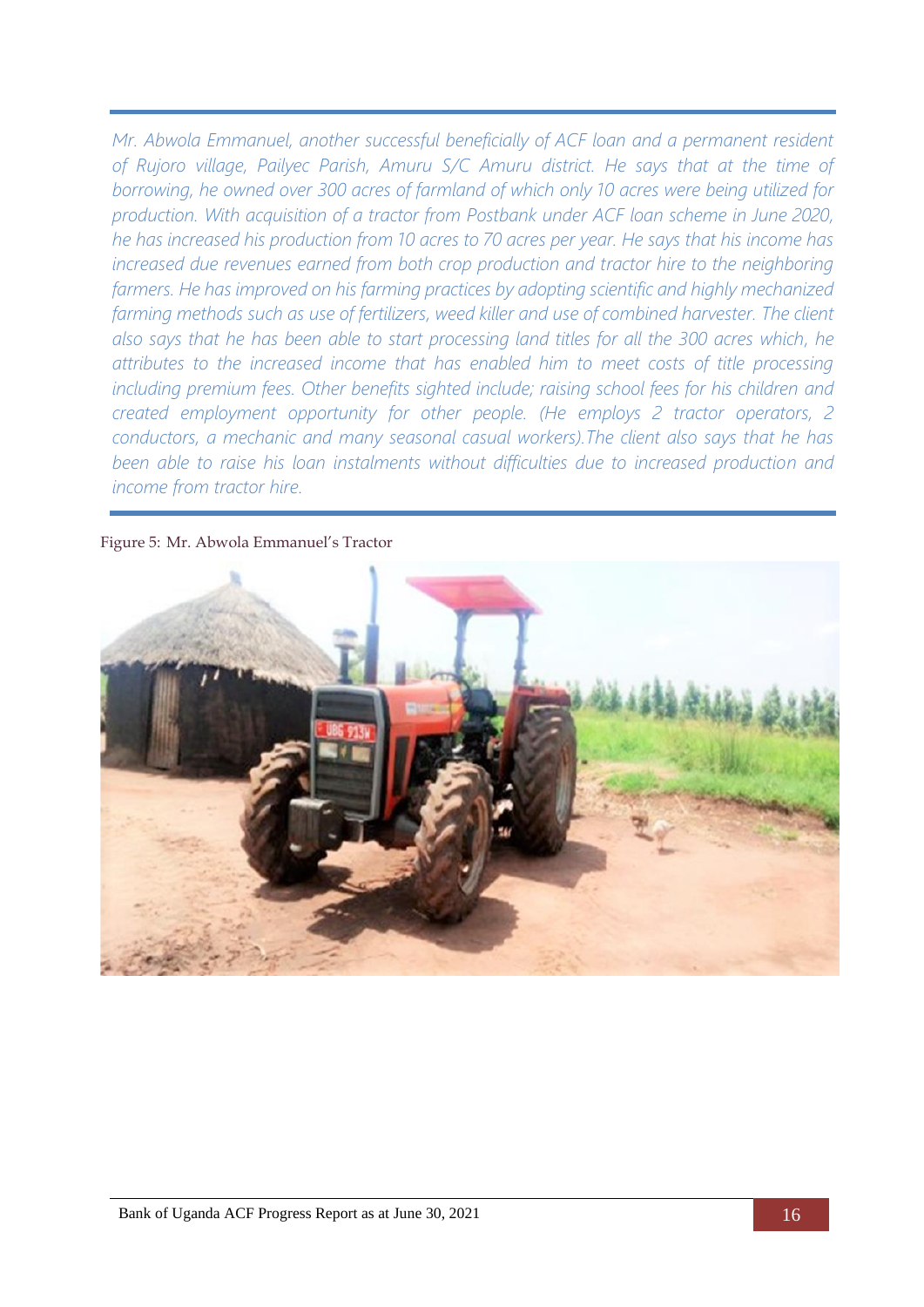In terms of regional distribution, the central, Eastern and Western regions have received the highest amount of funding towards agricultural machinery and equipment for mechanisation with UGX 42.76 billion (42%), UGX 29.44 billion (29%) and UGX 23.84 billion (23%) respectively. [Table 12](#page-21-1) and [Figure 6](#page-21-0) below shows regional distribution of the agricultural machinery and equipment financed:

| <b>REGION</b> | No.ofprojects | <b>Total LoanAmount</b> | <b>GoU Contribution</b> | %ageLoanAmount |
|---------------|---------------|-------------------------|-------------------------|----------------|
|               |               | (UGX)                   | (UGX)                   |                |
| Central       | 105           | 42,759,291,079          | 21,677,502,487          | 42%            |
| Eastern       | 35            | 29,440,189,196          | 14,804,684,953          | 29%            |
| Western       | 94            | 23,835,220,191          | 13,587,660,470          | 23%            |
| Nothern       | 34            | 6,771,620,235           | 3,578,190,118           | 7%             |
| Total         | 268           | 102,806,320,701         | 53,648,038,027          | $100\%$        |

### <span id="page-21-1"></span>Table 12: ACF Mechanisation by Region

<span id="page-21-0"></span>



Source: Bank of Uganda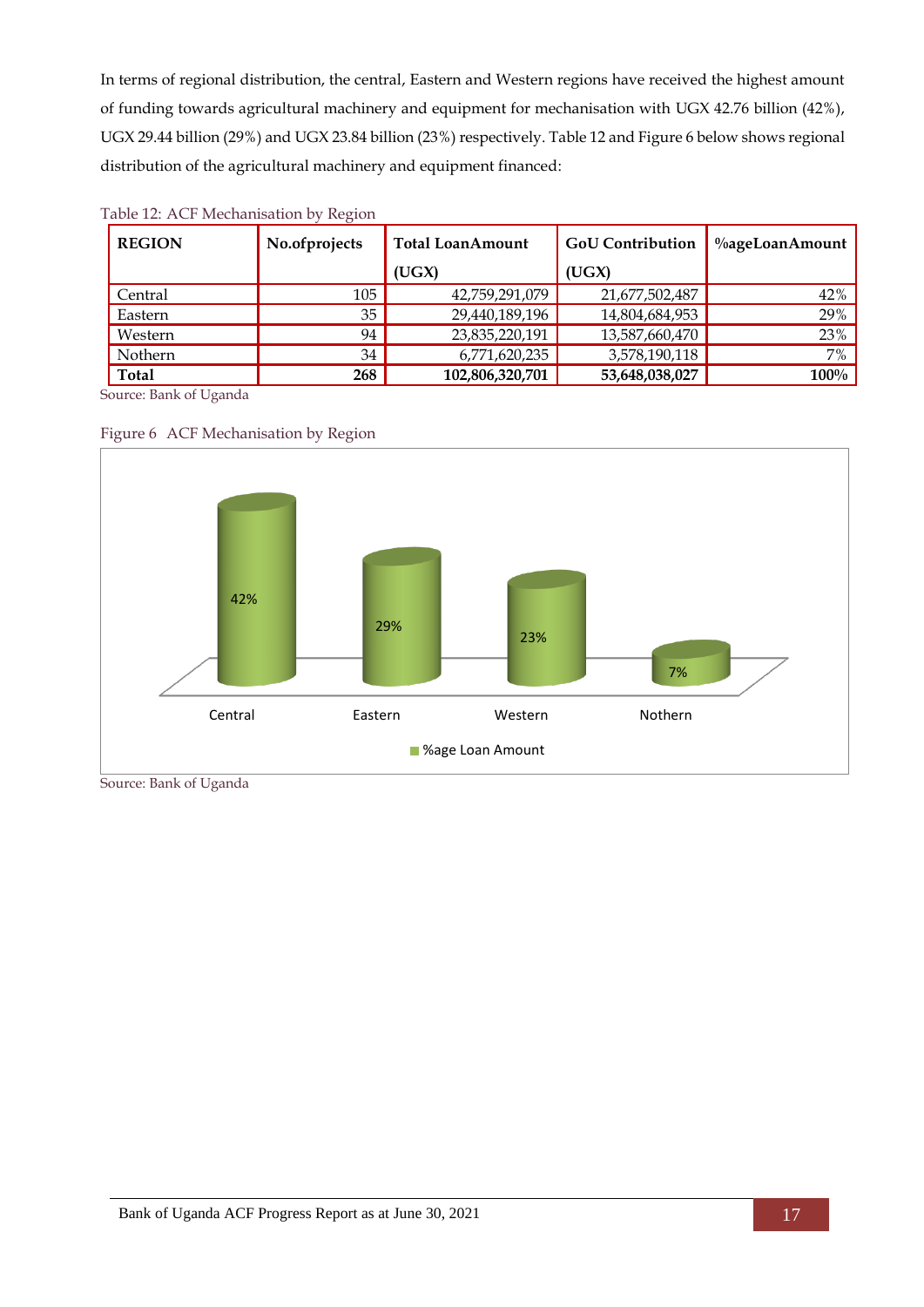## <span id="page-22-0"></span>**9 Marketing and Publicity of the Scheme**

In line with the responsibility of creating awareness of the scheme, BoU has undertaken an aggressive marketing strategy aimed at increasing publicity of the the ACF across the country. The Bank has partnered with a number of stakeholders like GIZ, Food and Agricultural Organisation (FAO) and the Nation Media Group through the annual Seeds of Gold farm clinics. These engagements have led to increased awareness and demand for the ACF as well as the uptake of the scheme.

During the quarter, BoU partnered with the Ministry of Agriculture Animal Industry and Fisheries (MAAIF) on the Agriculture Cluster Development Programme (ACDP) that is being implemented by the Ministry. The project's development objective is to raise on-farm productivity, production and marketable volumes of maize, beans, cassava, rice and coffee in 57 districts of Uganda. To realise this, the project is focussing on building linkages with business development service providers in order to build capacity for farmers and agribusinesses, agro-input dealers who would ensure availability of quality agro-inputs as well as financial services providers that woud provide the much needed credit. These alliances play a very critical role in addressing some of the key challenges affecting the development of the agriculture setor and usually hinder the realisation of the objectives of government interventions including the ACF. Through this partnership, BoU was able to engage with farmers and farmer organisations across the country, advising them on the availability of funding under the ACF. BoU considers these partnerships very key in unlocking access to finance to the agricultural sector but also as means of transforming the sector.

The Covid-19 pandemic continues to affect implementation of some of the scheduled ACF marketing activities across the country. However, the Bank has continued to engage with the ACF stakeholders through virtual meetings.

As at June 30, 2021, UGX 882.61 million had been utilised from the funds allocated to BoU for publicity by MoFPED. The balance of UGX 936.05 million will be utilised to cover the ongoing activities by NOMAD Advertising Limited and planned activities in the ACF marketing plan for the FY2021/2022. A breakdown of the marketing funds utilization as well as the planned activities are detailed in [Table 13](#page-22-1) and [Table 14](#page-23-0) below.

| Particulars/Activity                    | <b>MOF Expenditure</b><br><b>UGX</b> |
|-----------------------------------------|--------------------------------------|
| Total Source of funds for ACF Marketing | 1,800,586,800                        |
| Workshops/Seminars/Exhibitions          | 529,434,378                          |
| Adverts in Media-Tv, Radio, Print       | 319,455,572                          |
| Printing Awareness Raising Material     | 15,426,988                           |
| Tv & Radio Broadcasts                   | 18,290,000                           |
| Total utilization as at 31.06.21        | 882,606,938                          |

<span id="page-22-1"></span>Table 13: Utilization of the MoFPED marketing funds as June 30, 2021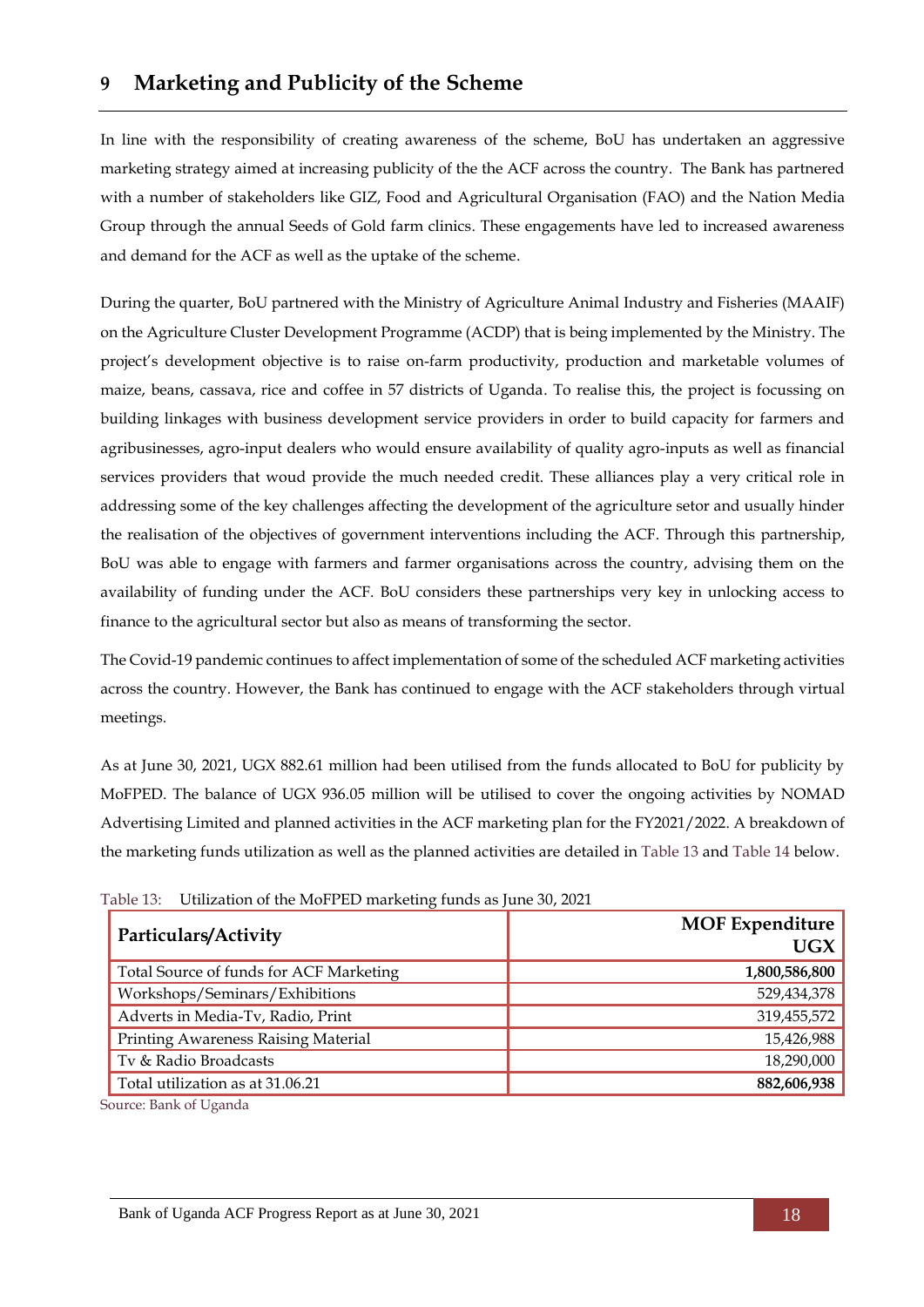<span id="page-23-0"></span>Table 14 Planned publicity activities for FY2021/2022

| <b>Planned activities</b>           | Cost<br>UGX |
|-------------------------------------|-------------|
| Workshops/Seminars/Exhibitions      | 450,000,000 |
| Adverts in Media-Tv, Radio, Print   | 363,141,500 |
| Printing Awareness Raising Material | 122,909,493 |
| Total                               | 936,050,993 |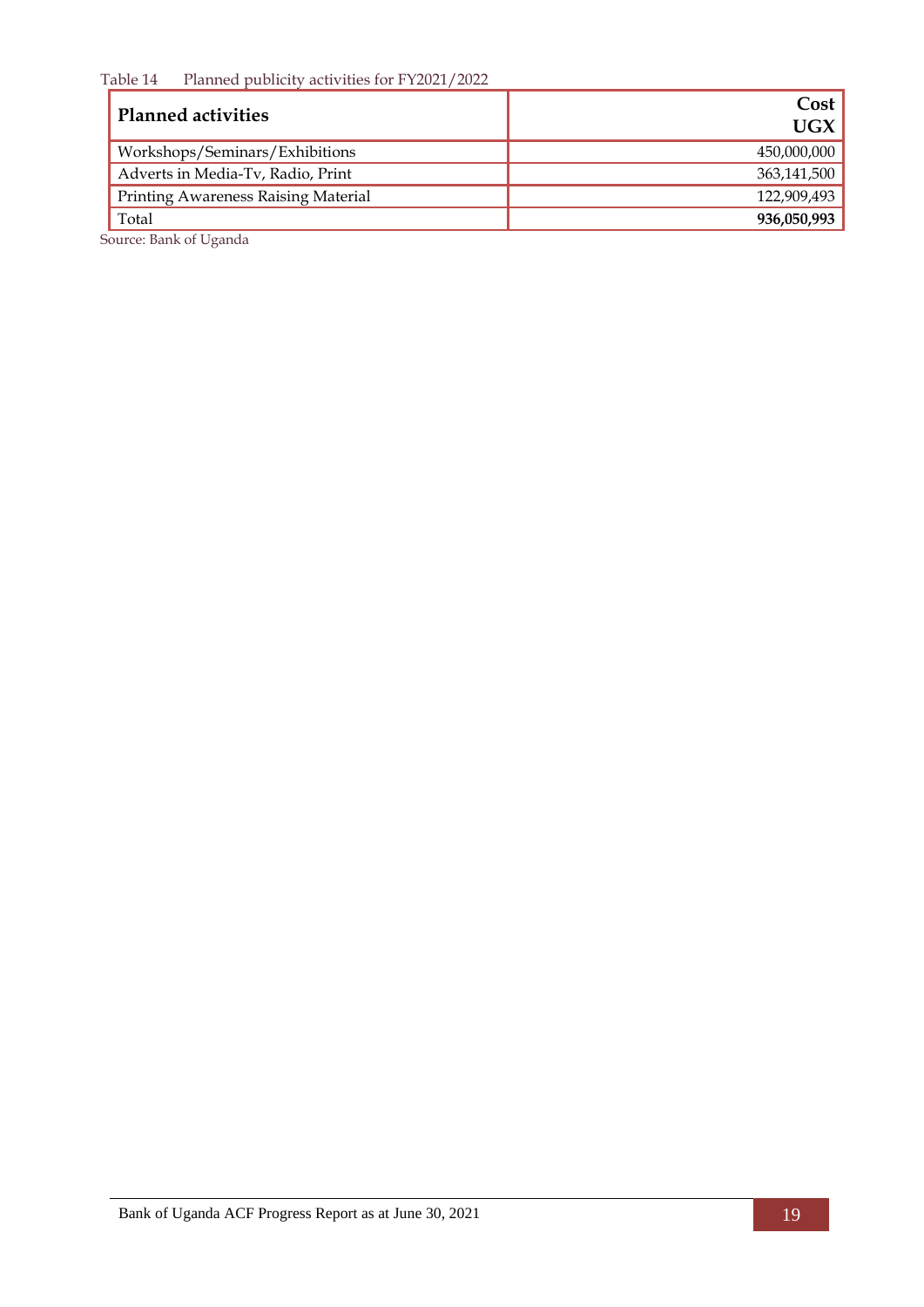<span id="page-24-0"></span>The Scheme has achieved the following:

- i. Extended credit worth UGX 620.04 billion to 1,220 beneficiaries
- ii. Enhancing financial inclusion through the block allocation arrangement where 314 MSMEs have accessed funding without the traditional collateral requirements. Alternative collateral arrangements are considered such as chattel mortgages, cash flow based financing among others
- iii. Promoting mechanization of the agricultural sector through advancing credit of up to UGX 102.81 billion has been extended for acquisition of agricultural machinery and equipment to increase farm production and productivity.
- iv. Increasing value to agricultural projects resulting into import substitution of produce that attract better prices locally thus increasing farmers' income in line with the Build Uganda Buy Uganda national policy. Since inception, ACF has financed a total of UGX 158.20 billion to about 103 agro processors engaged in value addition.
- v. Boosting export promotion of agro-processed Ugandan made products as depicted in the dairy, tea and grain milling sectors; among others.
- vi. Increased level of confidence in agricultural finance to PFIs resulting into increased lending to the agricultural sector.
- vii. Development of innovative financial products in agricultural finance & improved risk management tools by PFIs and development partners.
- viii. Increasing employment levels as more people are employed in commercial farms and other funded projects. A number of farmers groups have been linked to the market through the out-growers' schemes of large aggregator projects financed under the ACF.
- ix. Prompted development partners to initiate guarantee packages and agricultural insurance to support financial institutions on-lend to high risk areas in the agricultural ecosystem.
- x. ACF has maintained its prominence as a proven distribution channel under a Public-Private-Partnership (PPP) approach; for medium to long term financing to value chains in the agricultural sector at more affordable terms.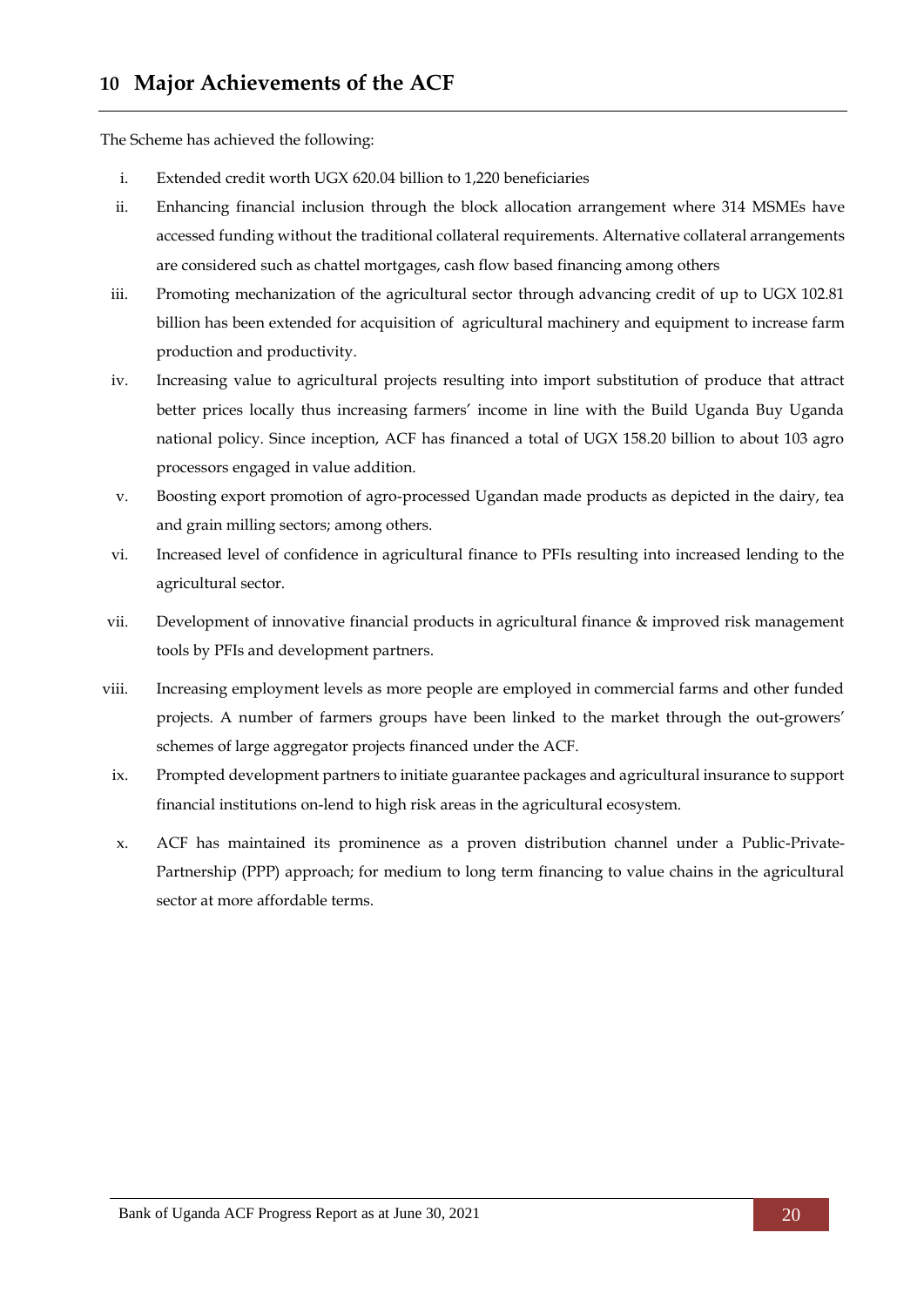### <span id="page-25-0"></span>**i. Inadequate Capitalisation**

The ACF was established with the objective of supporting agricultural expansion and modernisation through provision of affordable credit to farmers and agro-processors to facilitate commercialisation and value addition in the sector. The borrowers' projects under the ACF have been refinanced by the GoU contribution and the reflows made via PFI repayments. These reflows provide a buffer for onward lending to viable projects, albeit on a half-yearly basis. Table 14 below highlights the ACF fund position as at June 30, 2021, with a deficit of **UGX 21.11 billion**.

As at June 30, 2021, cumulative GoU recapitalization amounted to **UGX 188.78 billion**, reflows amounted to **UGX 163.27 billion,** out of which **UGX 314.79 billion** has been disbursed while commitments totalled **UGX 11.86 billion.** Although there was available cash of **UGX 25.40 billion** as at June 30, 2021, resulting from recoveries of the arrears from the previous quarter**,** BoU is holding a pipeline totalling **UGX 46.51 billion** and if all the loans are to be approved, the scheme will have a fund deficit of **UGX 21.11 billion**. This, therefore, calls for recapitalisation of the scheme to address this funding gap and be able to meet the refinancing requests from the PFIs. Details of the ACF cashflows are summarized in the table below:

| <b>Lavie 19.</b> ACT Casti Flow T 0shoot = fune 90, 2021 |  |  |  |  |
|----------------------------------------------------------|--|--|--|--|
| Amount(UGX)                                              |  |  |  |  |
| 188,777,364,748                                          |  |  |  |  |
| 163,274,581,295                                          |  |  |  |  |
| (314,793,294,469)                                        |  |  |  |  |
| 37,258,651,574                                           |  |  |  |  |
| (11,859,761,948)                                         |  |  |  |  |
| 25,398,889,626                                           |  |  |  |  |
| (46,513,968,678)                                         |  |  |  |  |
| (21, 115, 079, 052)                                      |  |  |  |  |
|                                                          |  |  |  |  |

<span id="page-25-1"></span>Table 15: ACF Cash Flow Position – June 30, 2021

Source: Bank of Uganda

### **ii. Covid-19 Impact**

The prevailing COVID-19 pandemic had a significant negative impact on agricultural production and agribusinesses resulting in low production levels, reduced savings and business cashflows, that disrupted the ability of several borrowers to service their loan facilities. Following the issuance of guidelines by BoU to all SFIs on credit relief and loan restructuring measures, a total of **97 loans** have been restructured amounting to **UGX 31.61 billion,** which ultimately impacted expected recoveries.

### **iii. Lengthy procedure for write-off of NPLs**

In accordance with the ACF-MoA, the Scheme was established as a risk-sharing facility and GoU undertook to provide 1st class security which will limit the profit and loss charge to a maximum of 50% of the outstanding principal loan amount in the event of default of a borrower. As Fund administratator, BoU was expected to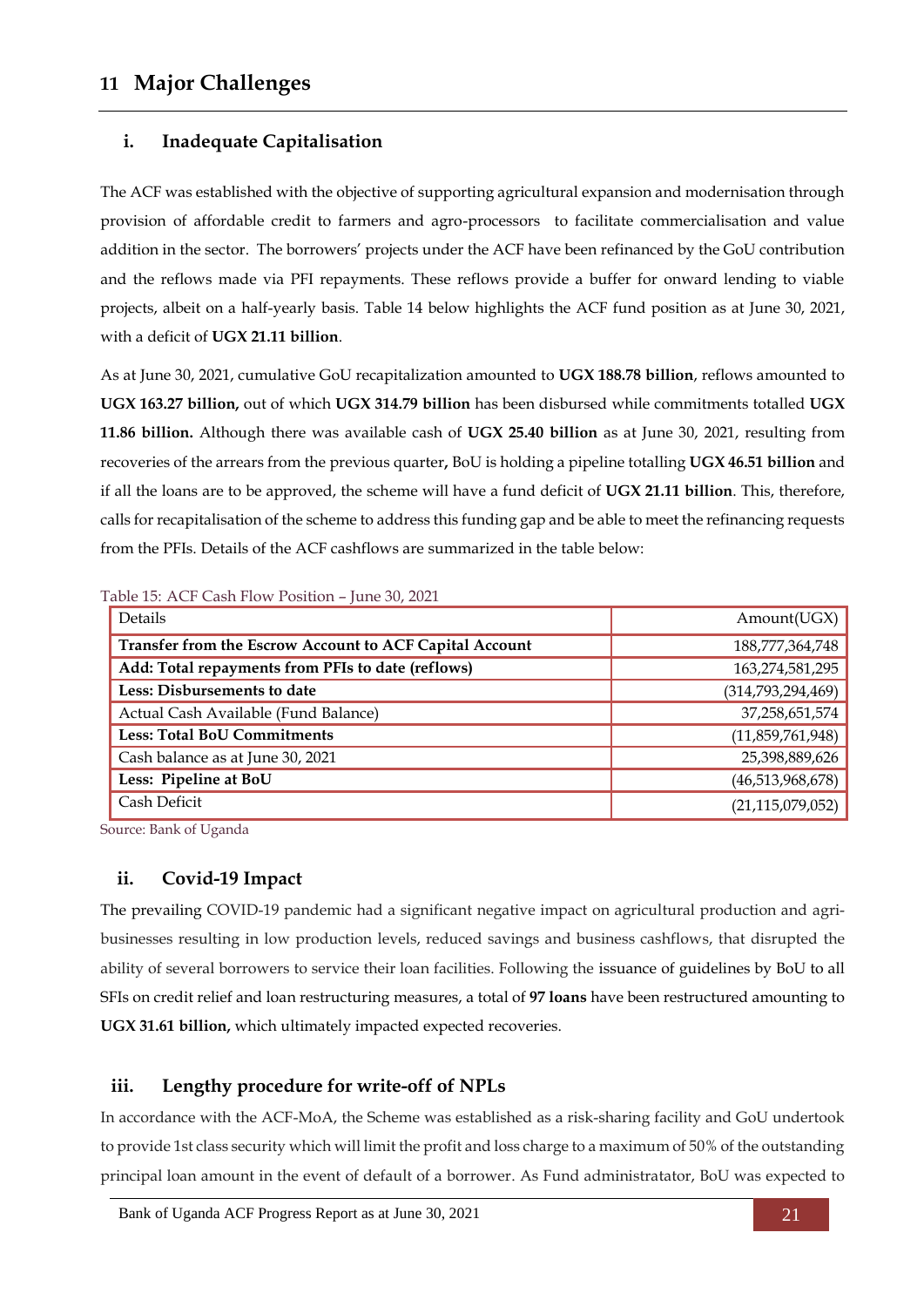write-off the outstanding amount in 30 working days on receipt of the PFI's deliquency report. The PFIs were expected to undertake all reasonable efforts to ensure recovery of the loan amounts in default and share on pro rata basis any recoveries made after write-off. The introduction of the Public Finance Management (amended) Act 2015 resulted into a revision of the procedure for write off of loans under the ACF and this has lengthened the write-off process and contributed to making the ACF unattractive to some of the PFIs.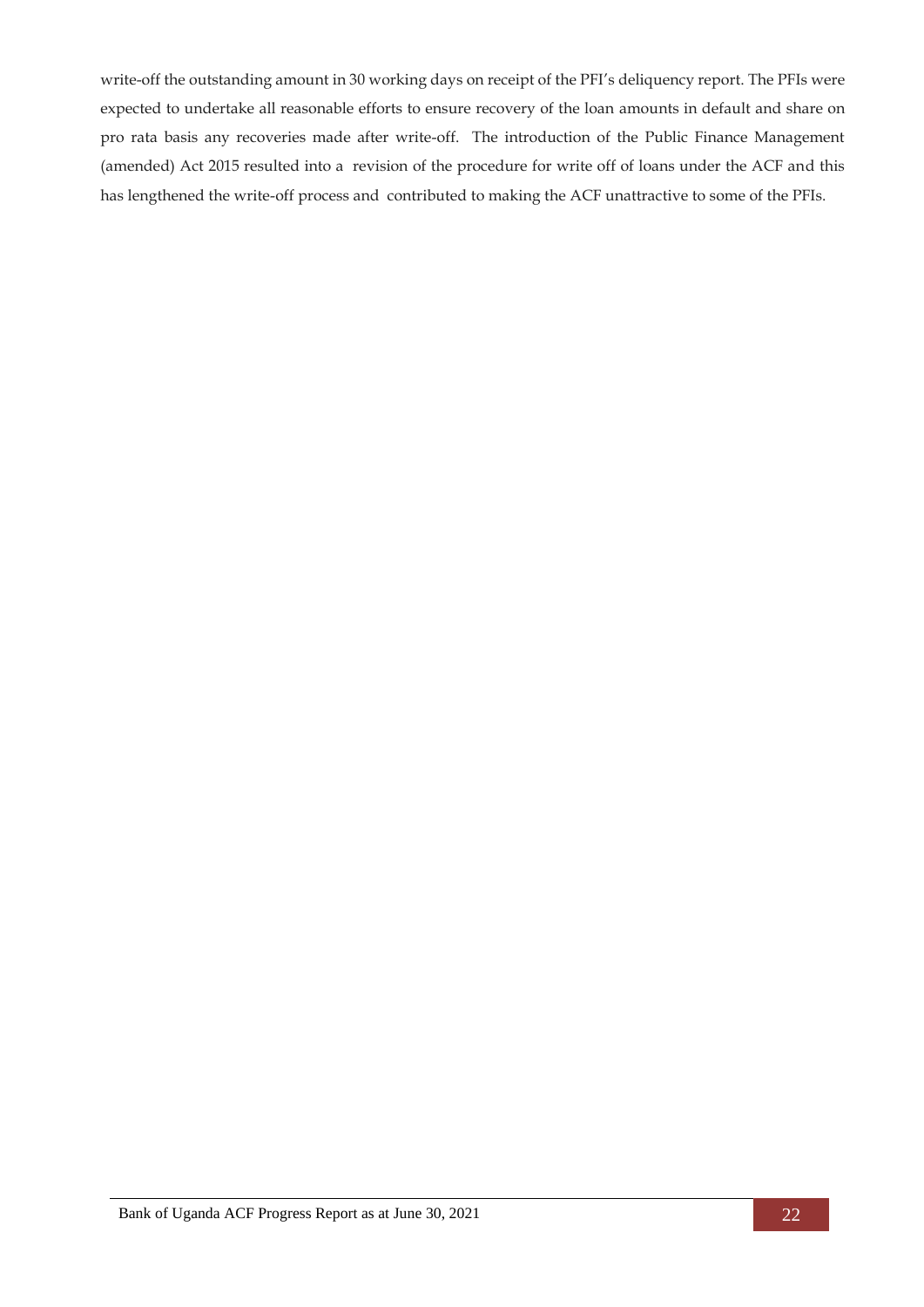## <span id="page-27-0"></span>**12 Way Forward**

To improve access and use of the ACF, the following recommendations should be considered:

- i. Urgent recapitalization of the scheme to refinance projects in the pipeline and additional applications for refinancing.
- ii. Establish a flexible legal framework for the credit guarantee to enable speedy processing of loan writeoffs by the PFIs.
- iii. Design a strategy for tier-4 institutions including licensed SACCOs and"Emyooga"to access medium and long term finance available under the ACF after addressing the issue of recapitalization.
- iv. De-risk the agricultural sector with agriculture insurance to encourage lending to agricultural value chains. There is need to link the Government's Agriculture Insurance Scheme to access to agriculture credit by farmers.
- v. Provide for a holistic support mechanism dealing with the entire production and value chains from land rights, quality control, timely provision of inputs, information and extension services to postharvest handling and market linkages.
- vi. Enhance capacity building and skilling in handling lending to agribusiness enterprises for staff of the PFIs focusing on value chain risk analysis, appraisal of agricultural loans, and loan management.
- vii. In liaison with strategic partners such as Enterprise Uganda, GIZ and FAO to improve the financial literacy of smallholder farmers especially in records management and business proposal writing.
- viii. The Covid-19 pandemic has brought to the fore the importance of digitalisation and the need to encourage farmers and other stakeholders in the agricultural value chains to adopt e-technology enhancements through which they can conduct their businesses and minimise losses in production and returns in a changing environment. Such measures include digital information access via virtual platforms, e-payment systems to reduce risks in lending, e-commerce platforms to increase access to a more diversified range of buyers and sellers, and a warehouse receipt system for quick access to investment capital.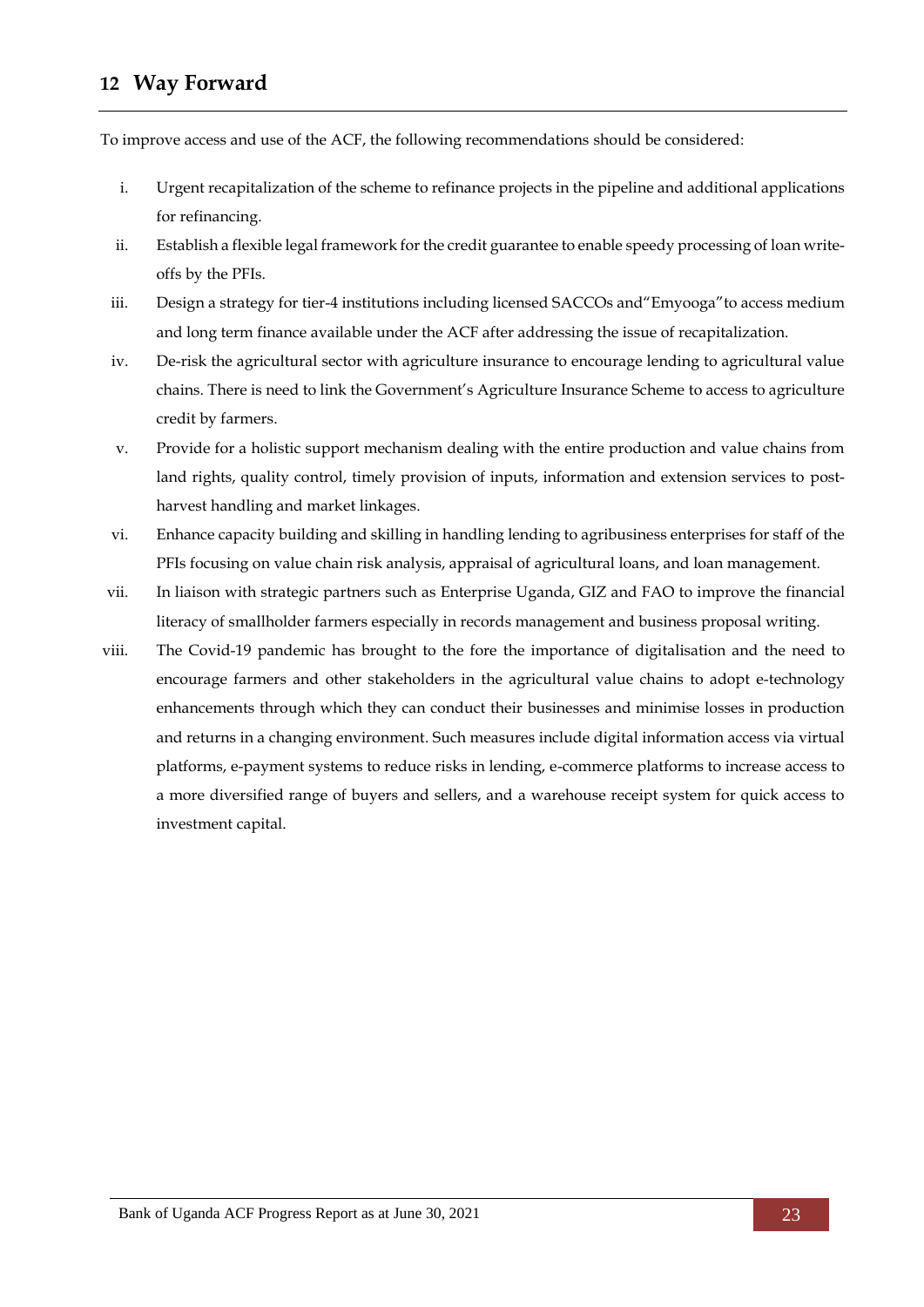### <span id="page-28-0"></span>**13 Conclusion**

The ACF continues to be one of the key drivers for the transformation of the agricultural sector. The success of the scheme is attributed to the critical Government intervention and private-sector impact funding, complemented by the oversight of the central bank to create a public-private partnership that is cost-efficient to facilitate the provision of the much needed medium to long-term financing for the agricultural sector. This is seen from the continued investment by the PFIs through the lending of up to **UGX 305.25 billion** of their funds under the scheme with the Government contributing **UGX 314.79 billion** to bring the total loans disbursed to **UGX 620.04 billion** as at June 30, 2021. In addition, the scheme's repayment rate is remarkable with a non-performing loan ratio of only 1.8 percent. This puts the ACF in a very unique position to be the best risk-sharing facility to transform the agricultural sector.

BoU pledges to continue to support this initiative through continuous engagement with the PFIs to increase lending under the ACF. In addition, as fund administrators, primarily responsible for the publicity of the scheme, BoU shall ensure continuous sensitisation on the farmers and public on the availability of affordable credit under the ACF.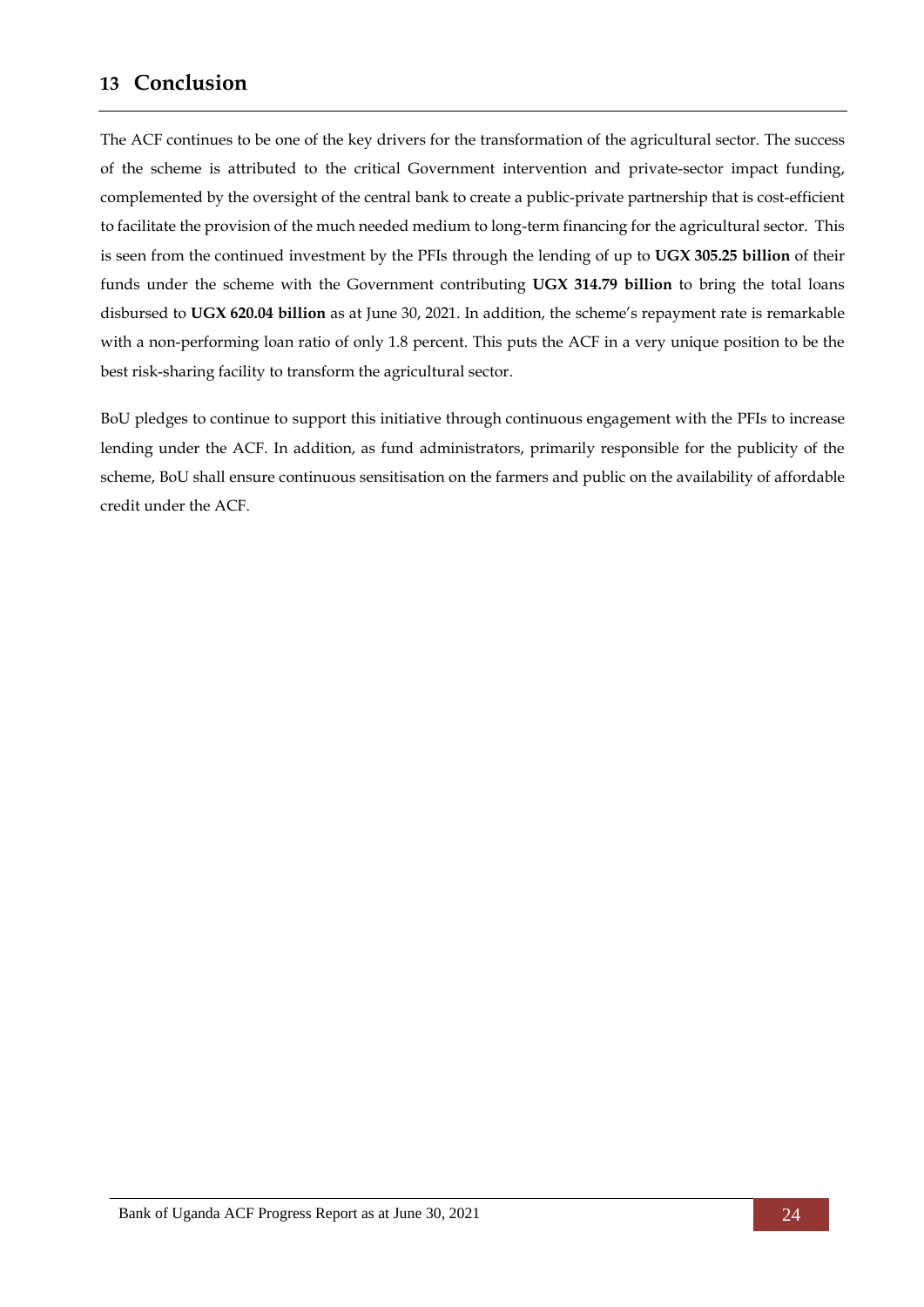### <span id="page-29-0"></span>**13.1 The Role of BOU**

The key role of BOU under the ACF is that of the administrator.

The responsibilities include:

- i. Review of the loan applications against the terms and conditions of the scheme in accordance with the MoA.
- ii. Disburse funds (refinance) to the PFIs in respect of the eligible projects.
- iii. Ensure timely collection of repayments from PFIs and a sound database on the lending activities.
- iv. Provide reports and other information to the stakeholders of the scheme.
- v. Ensure repayments of the GoU contribution from the PFIs, which are made on a half-yearly basis.
- vi. Create awareness of the ACF

#### **13.2 Role of the PFIs**

The PFIs are charged with:

- i. Sensitising the clients on the scheme since they are the first point of contact.
- ii. Appraising/analysing the projects to ascertain eligibility, viability, feasibility.
- iii. Managing collateral requirements.
- iv. Ensuring the recovery of the loans. The MoA governing the administration of the scheme place full responsibility of loan recovery on the PFIs.
- v. PFIs submit reports (on the performance of the projects) to BOU on quarterly basis.

#### **13.3 Procedure of Accessing the Fund**

All ACF loan applications are channelled through the PFIs. The PFIs analyse the loan requests as per their credit policy to ensure that only eligible projects are financed. The PFIs disburse their own funds to eligible projects and subsequently request for re-imbursement of the GoU contribution from BOU.

#### **13.4 Terms and Conditions of Sub-Loans**

The terms and conditions of the scheme are stated in the Memorandum of Agreement (2018). Sub-loan amounts are determined based on assessment and appraisal of project viability and genuine credit needs of the clients in accordance with the lending policy of the respective PFIs. The loans under the ACF are denominated in Uganda shillings.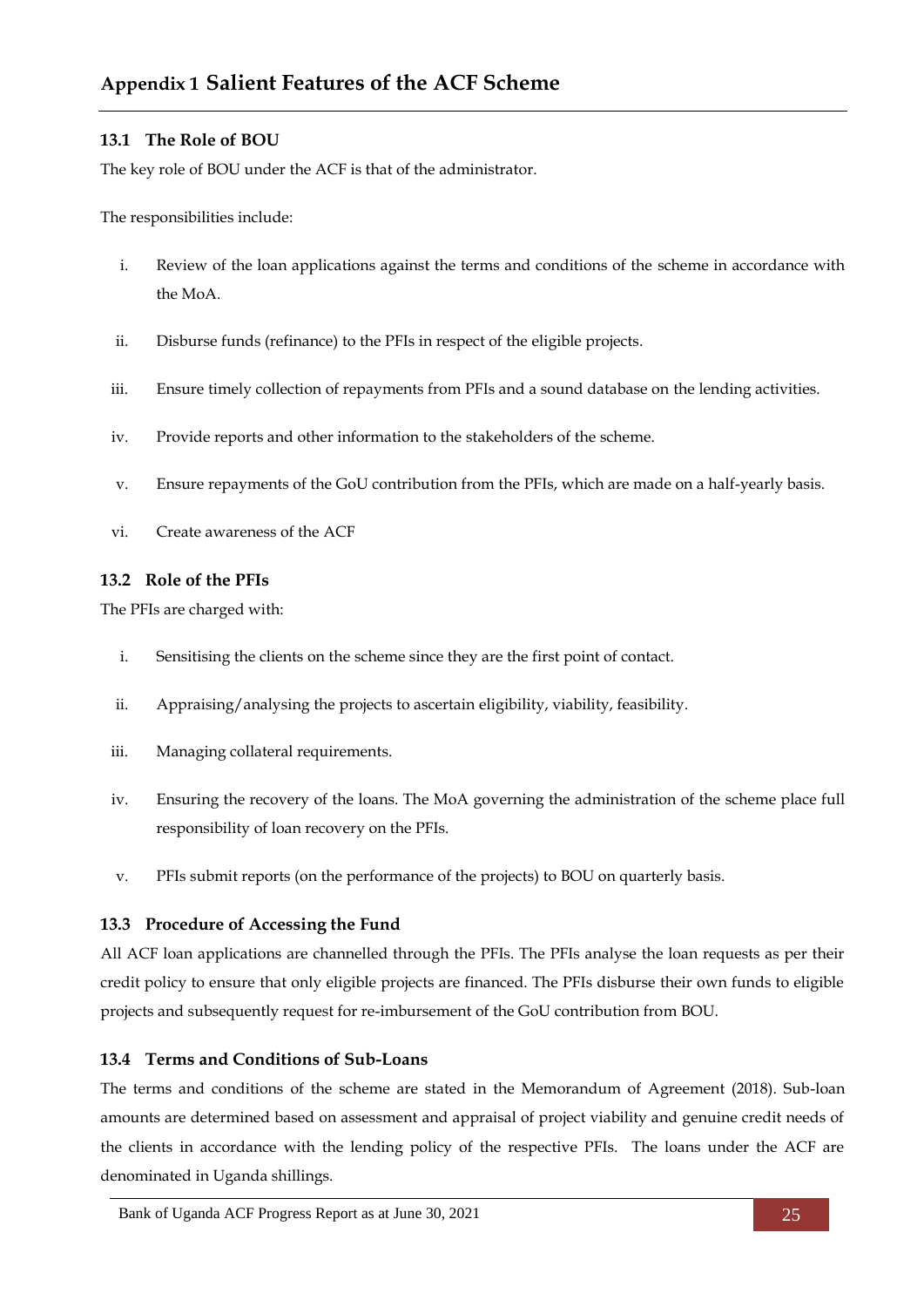#### **13.5 Loan Amount**

The maximum loan amount to a single borrower is UGX 2.1 billion. However, this amount can be lifted on a case-by-case basis for eligible projects that add significant value to the agricultural sector and the economy as a whole, as may be determined by the BOU upon justification by the PFI.

#### **13.6 Loan Term**

The maximum loan period should not exceed eight (8) years and the minimum should be six (6) months.

### **13.7 Grace Period**

The grace period is up to a maximum of three (3) years.

### **13.8 Interest Rate**

The interest rate charged by the PFI to the final borrower under ACF I and III is capped at **10 percent** per annum, whereas for ACF II and IV interest rate is capped at **12 percent**. The PFIs are not required to pay interest on the GoU contribution reimbursed to them.

### **13.9 Facility Fees**

Facility fees charged by PFIs to eligible borrowers should not exceed **0.5 percent** of the total loan amount. Legal documentation and registration costs are borne by the borrower.

#### **13.10 Eligibility for Refinance/Sub Loans**

#### **13.10.1 Eligible Purposes**

Eligible purposes include activities such as commercialisation, modernisation, mechanisation and value addition in the agricultural sector at any stage of the agricultural value chain.

### **13.10.2 Eligible Projects**

Eligible projects include the acquisition of agricultural machinery and post-harvest handling equipment, storage facilities, agricultural inputs that include; pesticides and fertilizers, land opening, paddocking, biological assets that include; banana suckers, fruit seedlings, chicks, piglets, cows and goats for restocking the farm, agro processing facilities, and any other agricultural and agro-processing related activities.

Working capital required for operating expenses is considered provided this component does not exceed 20% of the total project cost for each eligible borrower. These will include among others; wages for hired farm labour, overhead costs like utilities and installation costs, and hiring of specialized machinery for farming activities. The maximum loan amount to an eligible borrower for biological assets shall not exceed **UGX 80 million.**

The scheme does not finance working capital for purchase of land, forestry, refinancing existing loan facilities and trading in agricultural commodities with the exception of grain.